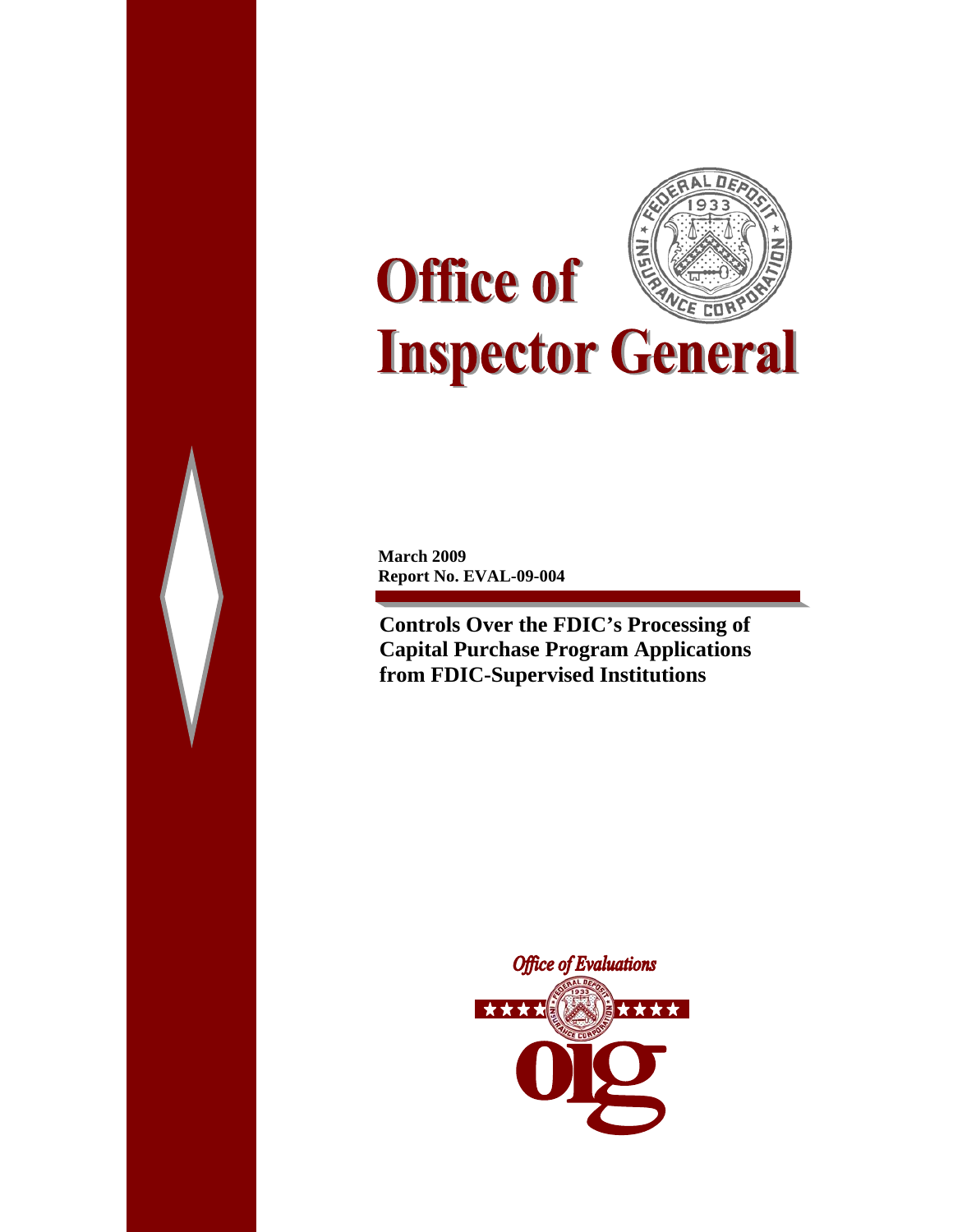

#### **Background and Purpose of Evaluation**

In October 2008, the Congress passed and the President signed the Emergency Economic Stabilization Act of 2008, which established the Office of Financial Stability within the Department of the Treasury (Treasury) and authorized the Troubled Assets Relief Program (TARP). Among other things, the Act provides Treasury with broad, flexible authorities to buy up to \$700 billion in "troubled assets" and allows Treasury to purchase and insure mortgages and securities based on mortgages and, in consultation with the Chairman of the Board of Governors of the Federal Reserve System, purchase any other financial instrument deemed necessary to stabilize financial markets.

Under the TARP, Treasury will purchase up to \$250 billion of preferred stock through a Capital Purchase Program (CPP). The CPP is available to qualifying financial institutions. Treasury will determine eligibility and allocations for interested parties after consultation with the appropriate federal banking agency.

Specifically, in the case of the FDIC, the Corporation will analyze CPP applications from state nonmember banks and make a recommendation to Treasury on whether a CPP request should be approved or denied.

# *Controls Over the FDIC's Processing of Capital Purchase Program Applications from FDIC-Supervised Institutions*

### **Results of Evaluation**

As of January 15, 2009, the FDIC had received 1,615 applications from FDIC-supervised institutions requesting almost \$34 billion in TARP funding. The FDIC had recommended 408 applications to Treasury for approval, of which 267 had received awards. FDIC officials estimated that the Corporation will complete its review of the remaining applications during the second quarter of 2009. There are approximately 1,660 additional Subchapter S Corporation and mutual ownership institutions eligible to apply to the CPP. Treasury issued a term sheet for Subchapter S Corporation participation in mid-January 2009.

The FDIC has established controls for reviewing CPP applications that provide reasonable assurance that the Corporation is complying with Treasury's CPP guidance. The Division of Supervision and Consumer Protection (DSC) issued examination procedures in February 2009 for monitoring compliance with CPP award provisions. Such procedures will allow the FDIC to measure institutions' success in deploying TARP capital and ensure that the funds are used in a manner consistent with the intent of the Congress.

#### **Compliance with Viability Criteria**

DSC officials stressed that the CPP was a Treasury program and that Treasury had developed program parameters, including criteria for assessing applicants' financial viability. We reviewed 172 applications processed by the FDIC as of December 10, 2008, and determined that 155 of the institutions' Safety and Soundness (S&S) and Community Reinvestment Act (CRA) ratings and performance ratios met the Treasury viability criteria.

The FDIC considered mitigating factors in reviewing the 17 applications that did not meet Treasury's criteria. The FDIC forwarded the applications for 13 of the 17 institutions to a CPP Interagency Council for further review, as contemplated by Treasury guidance. However, the FDIC did not forward the four remaining applications not meeting Treasury's criteria to the CPP Council. The ability of the FDIC, and other federal bank regulators, to consider mitigating factors when making application decisions adds discretion to the process and inherently increases the risk of inconsistency. The use of secondary review panels such as the CPP Council helps to address that additional risk.

We also evaluated reasons for application withdrawals and concluded that 58 percent of the 57 banks that had withdrawn as of December 10, 2008 withdrew voluntarily. The regional offices suggested that the remaining 24 banks withdraw. As of January 15, 2009, 127 institutions had withdrawn from CPP consideration.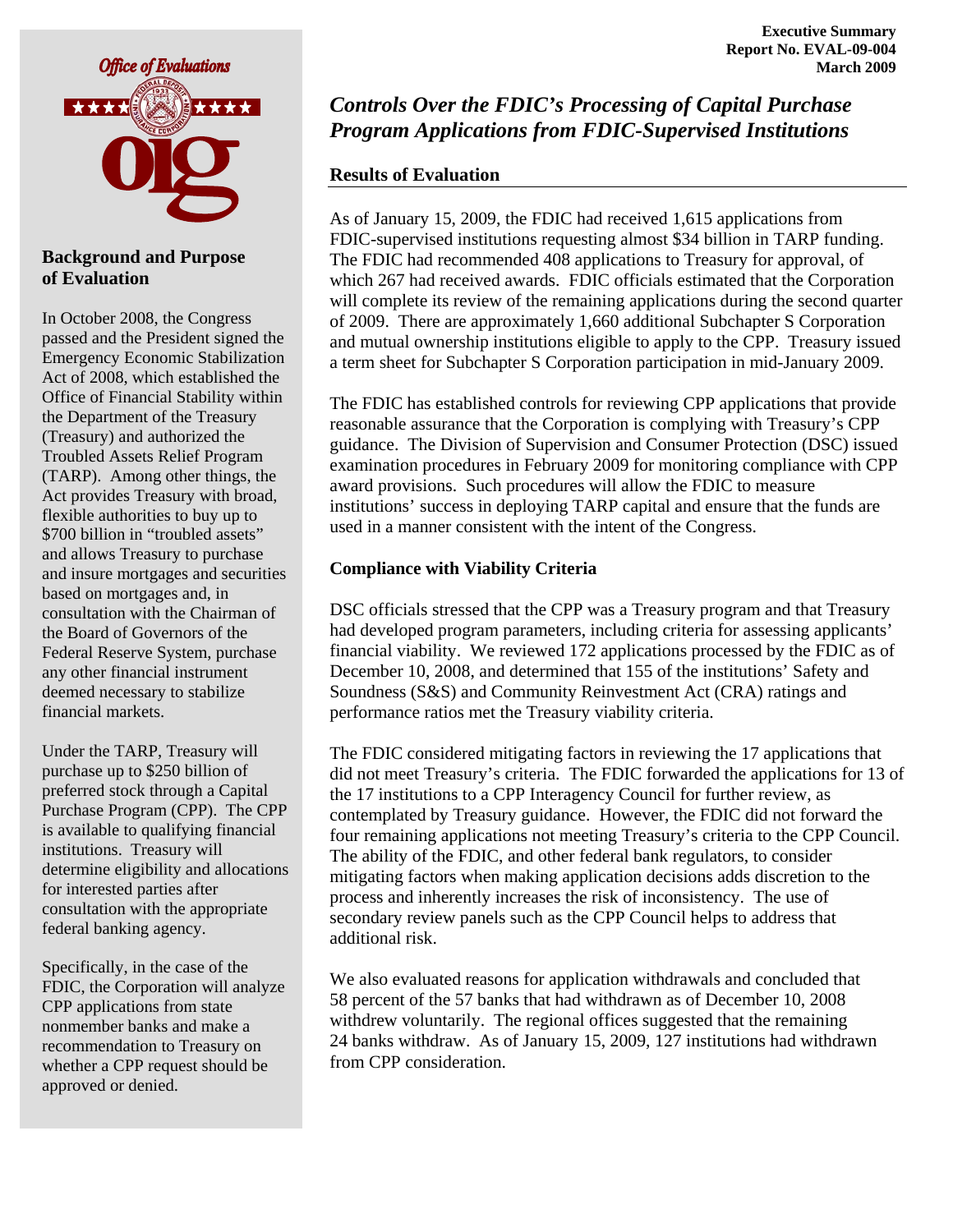

#### **Background and Purpose of Evaluation (continued)**

In January 2009, the FDIC's Chief Operating Officer testified before the Committee on Financial Services, U.S. House of Representatives, and stated that it is essential for institutions to account for how federal funds (from programs such as the TARP CPP and the Temporary Liquidity Guarantee Program) are being utilized. The testimony noted that the federal bank regulators expect banks to actively seek ways to use CPP assistance by making sound loans to household and business **borrowers** 

The objective of the evaluation was to assess the FDIC's process and controls associated with reviewing applications from FDIC-supervised institutions to participate in the TARP Capital Purchase Program and forwarding approval recommendations to Treasury.

To view the full report, go to [www.fdicig.gov/2009report.asp](http://www.fdicig.gov/2009report.asp) 

*Controls Over the FDIC's Processing of Capital Purchase Program Applications from FDIC-Supervised Institutions*

### **Results of Evaluation (continued)**

#### **Composition/Characteristics of Applicants Recommended for Approval**

For the institutions that the FDIC recommended to Treasury for approval, most had a composite "2" S&S rating and satisfactory CRA rating as shown in the table.

| <b>Examination</b>            |             |                     |                          |
|-------------------------------|-------------|---------------------|--------------------------|
| S&S Composite Rating          | 19% (77)    | 76% (312)           | 5% (19)                  |
| <b>S&amp;S</b> Capital Rating | 35% (142)   | 64% (260)           | 1% (6)                   |
| <b>Compliance Rating</b>      | 25% (42)    | 68% (113)           | 7% (12)                  |
|                               | Outstanding | <b>Satisfactory</b> | <b>Needs Improvement</b> |
| <b>CRA</b> Rating             | 14% (24)    | 85% (143)           | 1% (2)                   |

Note – S&S ratings based on 408 institutions as of January 15, 2009. Compliance and CRA ratings based on our detailed sample of 172 institutions as of December 10, 2008. We could not determine Compliance or CRA ratings for 5 and 3 applicants, respectively.

We determined that about 15 percent of the 408 institutions had some form of S&S or compliance enforcement action outstanding—34 bank board resolutions, 23 memoranda of understanding, and 3 cease and desist orders.

#### **Applicants' Proposed Use of CPP Funds**

DSC officials initially noted that Treasury did not specify limits on institutions' use of CPP funds and indicated that the FDIC did not intend to track applicants' use of funds. CPP application forms developed by Treasury also did not require applicants to state their intended use of CPP funds. The FDIC advised state nonmember banks that they could use the CPP to bolster capital or to support acquisitions, both of which could ultimately allow for prudent lending.

In mid-January 2009, the FDIC issued a Financial Institution Letter to state nonmember banks that it expected institutions to monitor the use of CPP funds and show how participation in the CPP would expand prudent lending activity, such as through a plan with definable metrics for measuring performance.

Based on our review of 172 applications, about 44 percent of applicants indicated proposed uses for CPP funds. The most common stated uses of CPP funds were to increase lending, bolster capital, or acquire other institutions.

#### **Recommendations and Other Matters**

We made two recommendations to enhance controls over the CPP application review process related to (1) forwarding applications recommended for approval that do not meet one or more of Treasury's criteria to the CPP Council for additional review and (2) requiring Washington Office review of institutions recommended for withdrawal when the institutions technically meet the Treasury criteria. DSC concurred with both recommendations and proposed actions that were responsive to our recommendations.

We also plan to report separately to DSC other matters that were not specifically related to our evaluation objective.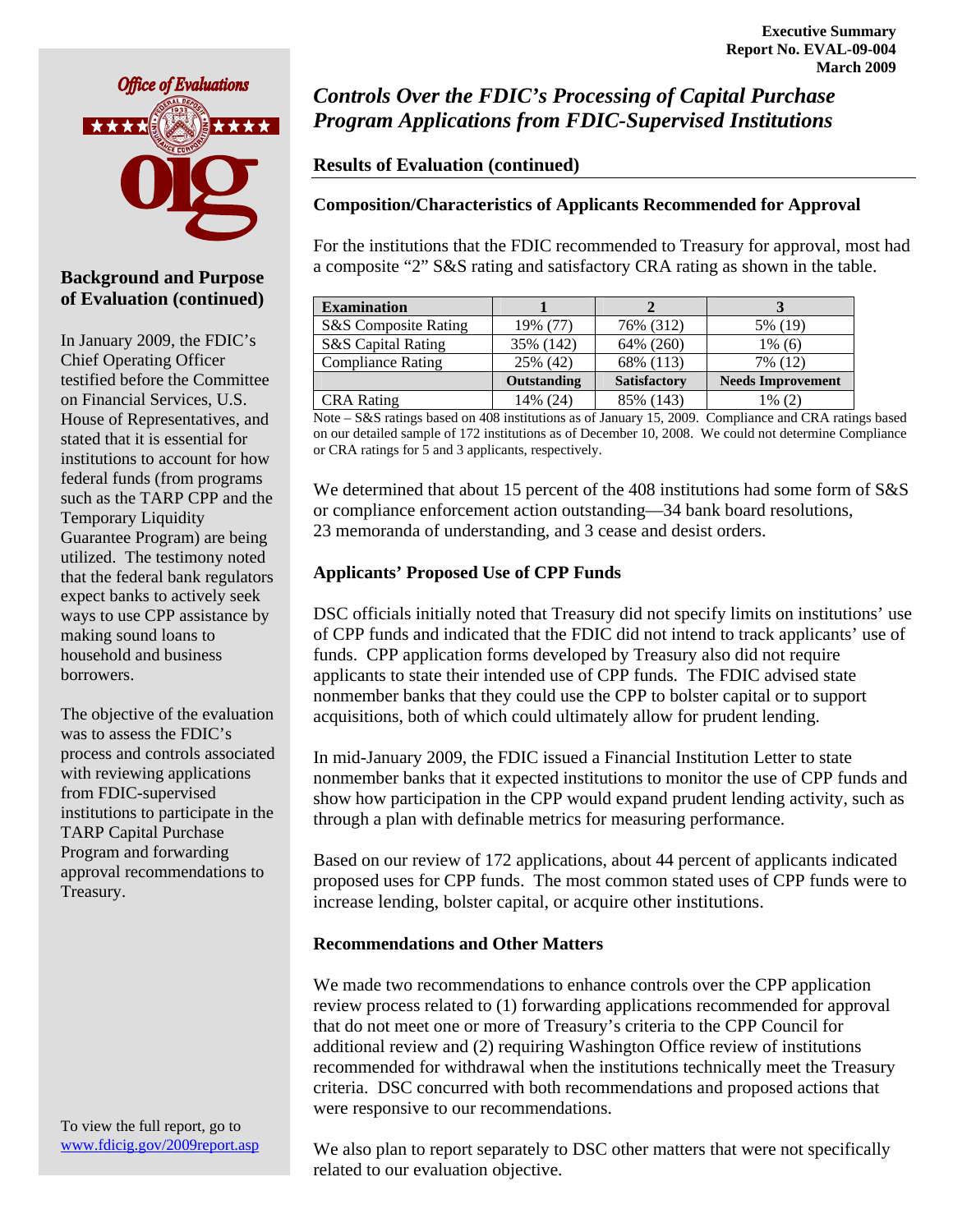### **TABLE OF CONTENTS**

| <b>EVALUATION OBJECTIVE AND APPROACH</b>                                                       | $\mathbf{1}$            |
|------------------------------------------------------------------------------------------------|-------------------------|
| <b>BACKGROUND</b>                                                                              | $\overline{2}$          |
| <b>EVALUATION RESULTS</b>                                                                      | $\mathbf{3}$            |
| <b>Status of the FDIC's Efforts to Process CPP Applications</b>                                | $\overline{\mathbf{3}}$ |
| <b>Application Review Process and Internal Controls in Place</b>                               | $\overline{\mathbf{4}}$ |
| <b>FDIC Compliance with Treasury Viability Criteria</b>                                        | 8                       |
| <b>Evaluation of Reasons for CPP Applicant Withdrawals</b>                                     | 9                       |
| <b>Characteristics of Applicants Recommended for Approval</b>                                  | 10                      |
| <b>Applicants' Proposed Use of CPP Funds</b>                                                   | 14                      |
| <b>OVERALL CONCLUSIONS AND RECOMMENDATIONS</b>                                                 | 16                      |
| <b>OTHER MATTERS</b>                                                                           | 16                      |
| <b>APPENDIX I: Objective, Scope, and Methodology</b>                                           | 17                      |
| <b>APPENDIX II: Corporation Comments</b>                                                       | 18                      |
| <b>APPENDIX III: Management Responses to Recommendations</b>                                   | 19                      |
| <b>TABLES</b>                                                                                  |                         |
| <b>Table 1: Status of CPP Application Review and Award</b>                                     | $\mathbf{3}$            |
| Table 2: Status of CPP Application Review and Award by Ownership Structure                     | $\overline{\mathbf{3}}$ |
| Table 3: Mitigating Factors for Applicants Not Meeting Treasury Criteria                       | 8                       |
| <b>Table 4: Analysis of Reasons for Applicant Withdrawals</b>                                  | $\boldsymbol{9}$        |
| Table 5: Composite "3-Rated" CPP Applicants Not Meeting Treasury Criteria                      | 11                      |
| Table 6: CPP Applicants Forwarded to Treasury with a Capital<br><b>Component Rating of "3"</b> | 12                      |
| <b>Table 7: OIG Analysis of Enforcement Actions</b>                                            | 13                      |
| <b>Table 8: Most Common Stated Uses of TARP CPP Funds</b>                                      | 15                      |
| <b>FIGURES</b>                                                                                 |                         |
| <b>Figure 1: Overview of the CPP Application Review Process</b>                                | $\overline{2}$          |
| <b>Figure 2: S&amp;S Composite Ratings</b>                                                     | 10                      |
| <b>Figure 3: Capital Component Ratings</b>                                                     | 11                      |
| <b>Figure 4: CRA Ratings</b>                                                                   | 12                      |
| <b>Figure 5: Compliance Examination Ratings</b>                                                | 13                      |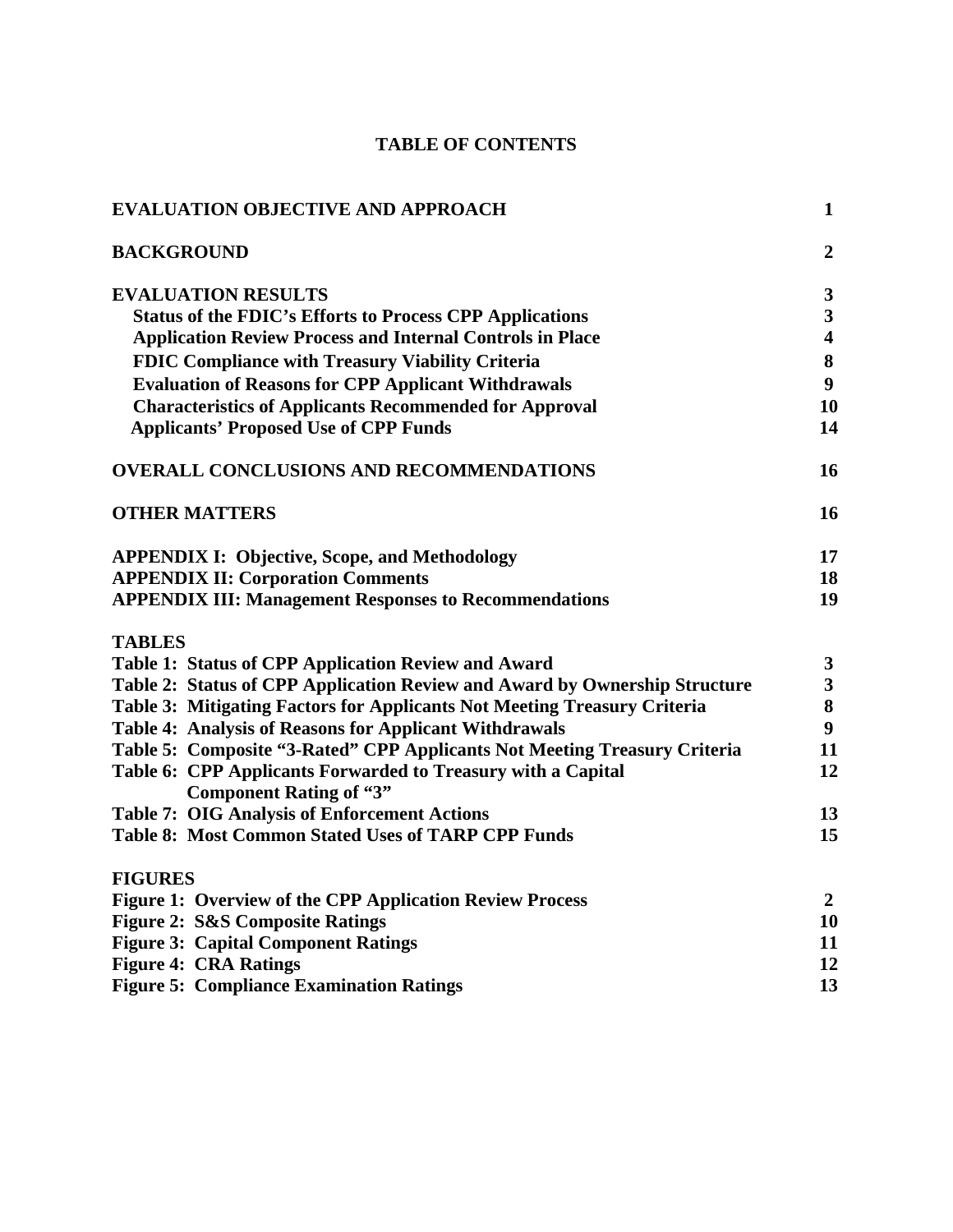| DATE:                 | March 20, 2009                                                                                                                                |  |  |
|-----------------------|-----------------------------------------------------------------------------------------------------------------------------------------------|--|--|
| <b>MEMORANDUM TO:</b> | Sandra L. Thompson, Director<br>Division of Supervision and Consumer Protection                                                               |  |  |
| <b>FROM:</b>          | Stephen M. Beard<br>Assistant Inspector General for Evaluations and Management                                                                |  |  |
| <b>SUBJECT:</b>       | Controls Over the FDIC's Processing of Capital Purchase<br>Program Applications from FDIC-Supervised Institutions<br>(Report No. EVAL-09-004) |  |  |

This report presents the results of the subject evaluation. The Troubled Assets Relief Program (TARP) Capital Purchase Program (CPP) authorizes the Department of the Treasury (Treasury) to purchase up to \$250 billion of senior preferred shares from qualifying institutions. The federal banking agencies, including the FDIC, are responsible for receiving and reviewing CPP applications from their constituent institutions and making a recommendation to Treasury on whether CPP requests should be approved or denied. As of January 15, 2009, the FDIC had received applications from 1,615 institutions totaling almost \$34 billion in award requests.

# **EVALUATION OBJECTIVE AND APPROACH**

The objective of the evaluation was to assess the FDIC's process and controls associated with reviewing applications from FDIC-supervised institutions to participate in the TARP CPP and forwarding approval recommendations to Treasury.

To accomplish our objective, we interviewed headquarters and regional Division of Supervision and Consumer Protection (DSC) officials involved in reviewing applications and making award recommendations to Treasury. We also evaluated case decision memoranda and supporting application documentation for applications to ensure that applicants met Treasury's viability criteria. Finally, we compiled summary information regarding the supervisory characteristics of institutions recommended for CPP funding and, where disclosed, recipient institutions' proposed usage of CPP funds. We performed detailed testing on applications forwarded to Treasury as of December 10, 2008 and evaluated application review activity as of January 15, 2009.

We performed our evaluation during December 2008 and January 2009 in accordance with the *Quality Standards for Inspections*. Details on our objective, scope, and methodology are provided in Appendix I.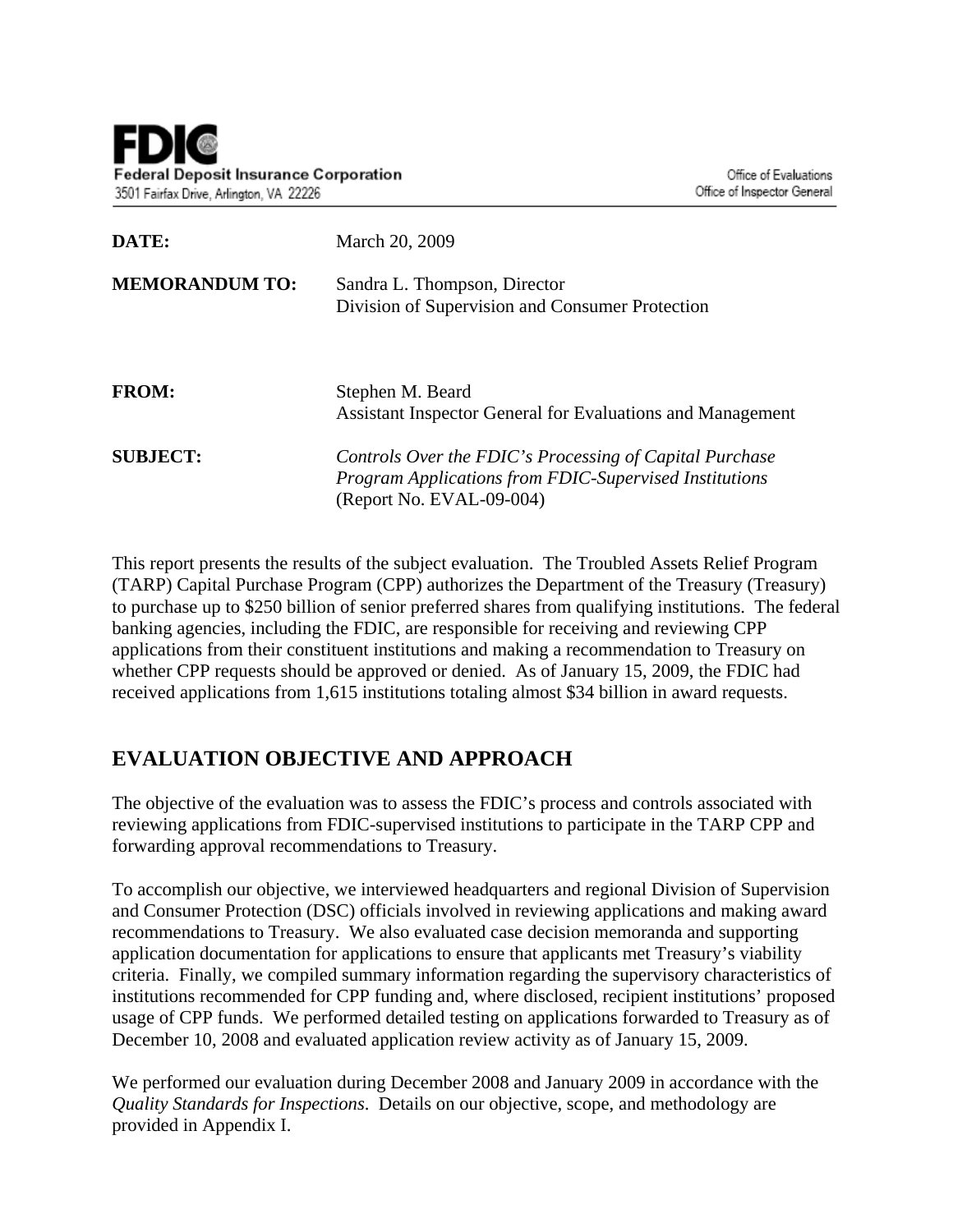## **BACKGROUND**

In October 2008, the Congress passed and the President signed the Emergency Economic Stabilization Act of 2008 (EESA). The Act provides authority for the Federal Government to purchase certain types of troubled assets for purposes of providing stability to the economy and the nation's financial system. The Act established the Office of Financial Stability within Treasury and authorized the TARP. Under the TARP, Treasury will purchase up to \$250 billion of preferred stock through the CPP. The CPP is available to qualifying U.S. controlled banks, savings associations, and certain bank and savings and loan holding companies. Treasury will determine eligibility and allocations for interested parties after consultation with the appropriate federal banking agency. Specifically, in the case of the FDIC, the Corporation will analyze CPP applications from state nonmember banks and make a recommendation to Treasury on whether a CPP request should be approved or denied.

DSC is responsible for CPP at the FDIC. DSC regional offices are performing the application review. Figure 1 provides an overview of the application review process.



**Figure 1: Overview of the CPP Application Review Process** 

Source: OIG review of DSC and Treasury CPP information.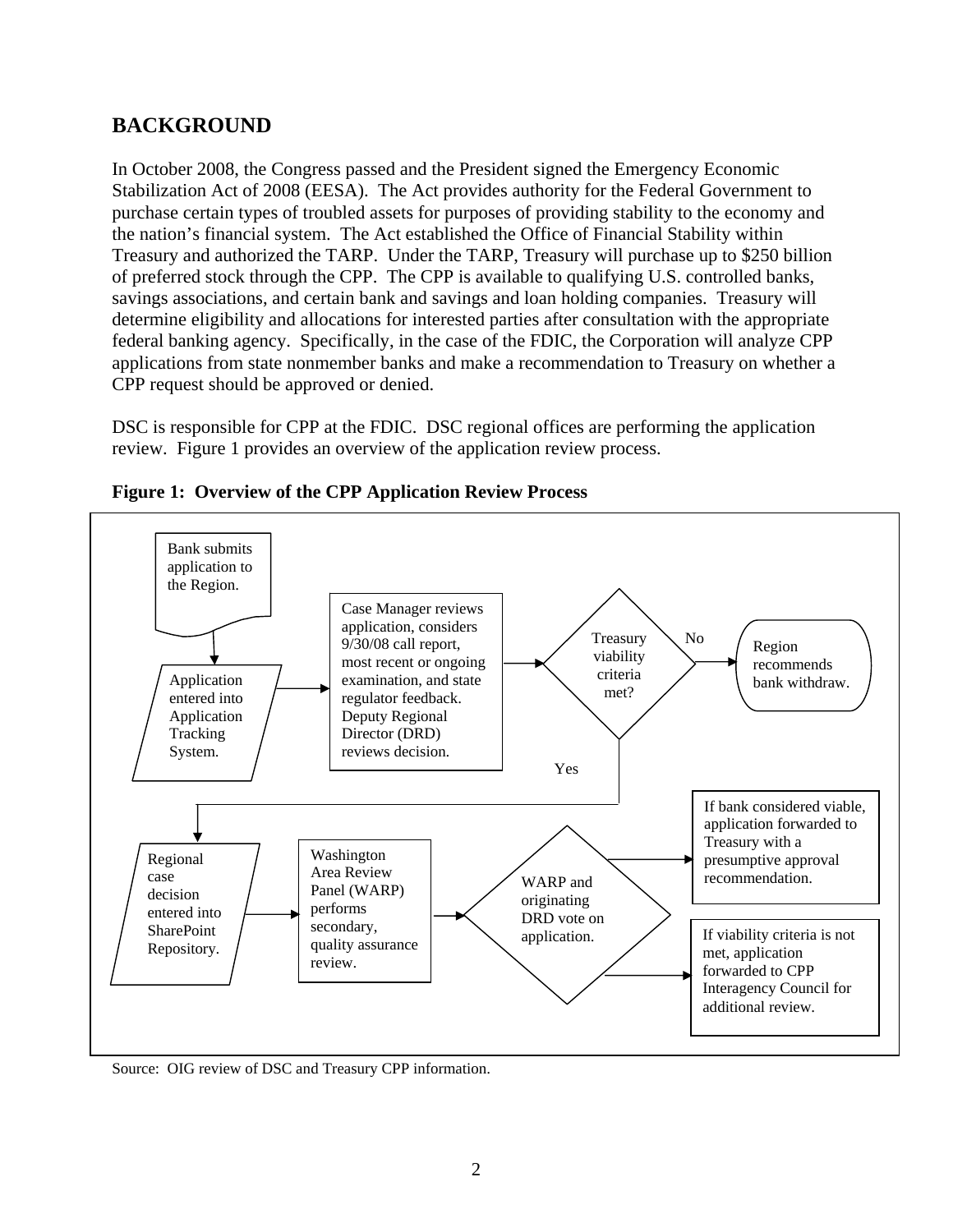# **EVALUATION RESULTS**

### **Status of the FDIC's Efforts to Process CPP Applications**

As of January 15, 2009, the FDIC had received 1,615 applications from FDIC-supervised institutions requesting almost \$34 billion in TARP funding. The FDIC had recommended 408 applications to Treasury for approval, of which 267 had received awards as shown in Table 1.

|               |                   | <b>Applications Received</b> | <b>Applications Forwarded to</b> |                  | <b>Applications Approved</b> |                 |
|---------------|-------------------|------------------------------|----------------------------------|------------------|------------------------------|-----------------|
|               |                   |                              |                                  | <b>Treasury</b>  |                              | by Treasury     |
| <b>Region</b> | <b>Applicants</b> | Amount                       | <b>Applicants</b>                | Amount           | <b>Applicants</b>            | Amount          |
|               |                   | <b>Requested</b>             |                                  | <b>Requested</b> |                              | <b>Received</b> |
| Atlanta       | 345               | \$9,006                      | 76                               | \$6,450          | 61                           | \$6,313         |
| Chicago       | 295               | \$2,617                      | 29                               | \$767            | 19                           | \$395           |
| Dallas        | 242               | \$2,719                      | 66                               | \$1,029          | 27                           | \$716           |
| Kansas City   | 283               | \$1,894                      | 73                               | \$726            | 33                           | \$502           |
| New York      | 204               | \$11,468                     | 79                               | \$4,674          | 58                           | \$3,039         |
| San Francisco | 246               | \$6,262                      | 85                               | \$3,114          | 69                           | \$2,672         |
| Total         | 1.615             | \$33,966                     | 408                              | \$16,760         | 267                          | \$13,637        |

|  | Table 1: Status of CPP Application Review and Award (dollars in millions) |  |  |  |  |  |
|--|---------------------------------------------------------------------------|--|--|--|--|--|
|--|---------------------------------------------------------------------------|--|--|--|--|--|

Source: OIG Analysis of FDIC CPP National Daily Report dated January 15, 2009.

FDIC officials indicated that Treasury instructed the federal banking agencies to process the publicly traded applicants first, followed by privately held corporations. DSC officials indicated that there were approximately 1,660 additional Subchapter S Corporations and mutual FDICsupervised institutions that could apply to the CPP once Treasury issues term sheets for participation.<sup>[1](#page-6-0)</sup> Table 2 presents application status information by the ownership structure of the applicants as of January 15, 2009.

| Ownership                                    | <b>Applications Received</b> |                            | <b>Applications Forwarded</b><br>to Treasury |                            | <b>Applications Approved</b><br>by Treasury |                            |
|----------------------------------------------|------------------------------|----------------------------|----------------------------------------------|----------------------------|---------------------------------------------|----------------------------|
| <b>Structure</b>                             | <b>Applicants</b>            | Amount<br><b>Requested</b> | <b>Applicants</b>                            | Amount<br><b>Requested</b> | <b>Applicants</b>                           | Amount<br><b>Requested</b> |
| <b>Publicly Traded</b><br><b>Stock</b>       | 321                          | \$17,580                   | 196                                          | \$14,805                   | 176                                         | \$12,567                   |
| Private Corporation<br>(not publicly traded) | 851                          | \$13,169                   | 206                                          | \$1,883                    | 89                                          | \$1,056                    |
| Private S Corp                               | 365                          | \$2,263                    |                                              | \$8                        |                                             | \$0                        |
| Mutual                                       | 45                           | \$576                      |                                              | \$0                        |                                             | \$0                        |
| Other*                                       | 33                           | \$378                      | 4                                            | \$64                       |                                             | \$14                       |
|                                              | 1,615                        | \$33,966                   | 408                                          | \$16,760                   | 267                                         | \$13,637                   |

**Table 2: Status of CPP Application Review and Award by Ownership Structure** 

Source: OIG Analysis of January 15, 2009, Application Tracking System (ATS) information.

\* ATS did not specify ownership type information for 18 institutions.

On average, DSC regional offices are taking 16 calendar days from the time an application is received to review the application and forward the case decision to the FDIC Washington Area Review Panel (WARP). The WARP is taking an average of 17 additional days to complete its

<span id="page-6-0"></span> $\overline{a}$ <sup>1</sup> Treasury issued a CPP term sheet for Subchapter S Corporations on January 14, 2009.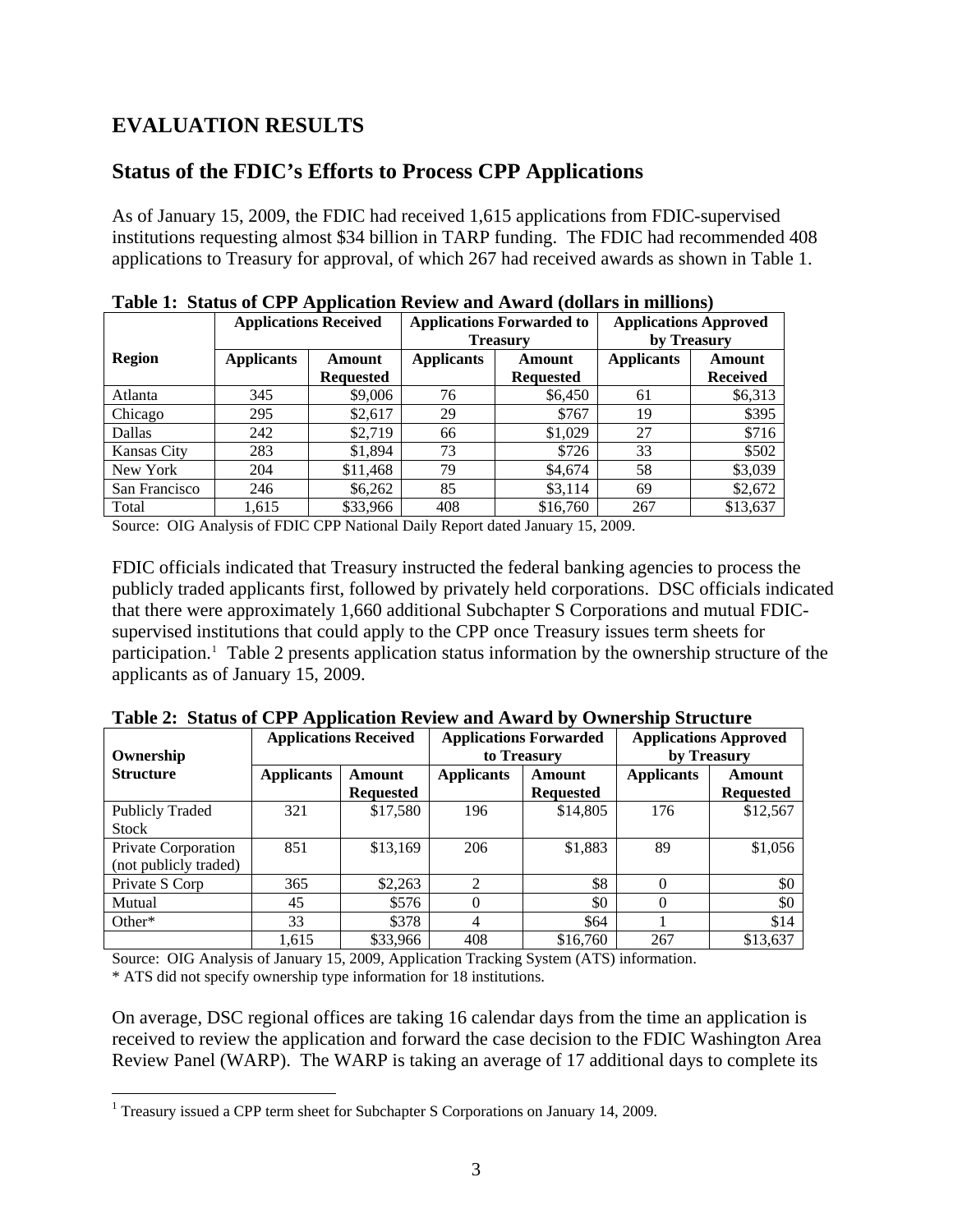review and forward applications to Treasury. For the 267 applications approved by Treasury, it took Treasury, on average, 7 days to notify the FDIC that the applicant had been approved for CPP participation. The remaining 141 FDIC-submitted applications awaiting Treasury approval, as of January 15, 2009, had been at Treasury for an average of 11 days. DSC officials estimated that the FDIC will complete its review of the remaining applications in the second quarter 2009.

## **Application Review Process and Internal Controls in Place**

The FDIC has established controls to provide reasonable assurance that the Corporation complies with Treasury's CPP guidance and to guide DSC's review of CPP applications. The FDIC's process for reviewing applications is consistent with guidance issued by Treasury. DSC also issued examination procedures that should enable the FDIC to measure participating institutions' success in deploying TARP capital and ensure that the funds are used in a manner consistent with the intent of Congress.

Program Guidance to the Banking Industry and Examiners: The FDIC has issued guidance to state non-member institutions in the form of Financial Institution Letters (FIL), as follows:

- FIL-128-2008, November 12, 2008, *Interagency Statement on Meeting the Needs of Creditworthy Borrowers*, which encouraged institutions to lend prudently and responsibly to creditworthy borrowers; work with borrowers to preserve homeownership and avoid preventable foreclosures; adjust dividend policies to preserve capital and lending capacity; and employ compensation structures that encourage prudent lending;
- FIL-109-2008, dated October 20, 2008, *Applications to the Troubled Asset Relief Program's Capital Purchase Program*, which encouraged state nonmember institutions to participate in the TARP CPP to strengthen their capital positions and ability to prudently make credit available in their lending markets. The FIL also summarized the application process; and
- FIL-1-2009, dated January 12, 2009, *Monitoring the Use of Funding from Federal Financial Stability and Guaranty Programs*, which stated that state nonmember institutions should implement a process to monitor their use of capital injections, liquidity support, and/or financing guarantees obtained through recent financial stability programs established by the Treasury, FDIC, and Federal Reserve.

On February 9, 2009, DSC issued Regional Director Memorandum 6300, *Examination Guidance for Financial Institutions Receiving Subscriptions from the U.S. Department of the Treasury's TARP CPP Program*, to provide examiners with work steps for assessing compliance efforts of institutions participating in the CPP and for assessing how institutions are incorporating the interagency statement on responsible lending into their lending operations.

Organizational Structure and Resources: On October 31, 2008, the FDIC Board delegated authority to the Director, DSC, to recommend to Treasury approval or denial of applications by state nonmember institutions to participate in the TARP CPP. This delegation required that recommendations regarding applications by institutions with total assets greater than \$500 million and that do not meet Treasury's CPP criteria for presumptive acceptance will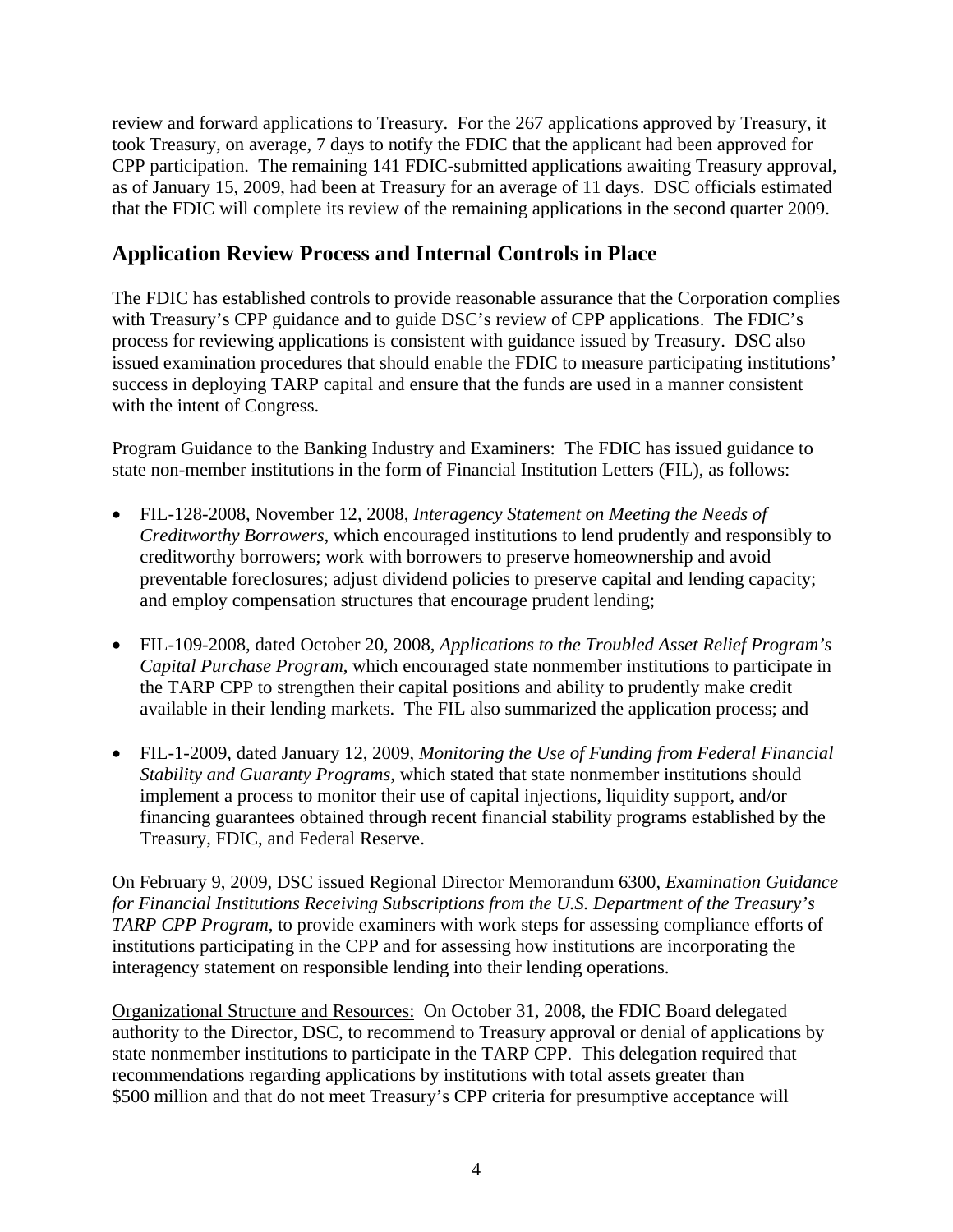<span id="page-8-0"></span>require a recommendation from DSC that must be approved by the Chairman. The Board also provided the Director, DSC, authority to recommend to Federal Reserve districts approval or denial of CPP applications filed by bank holding companies in cases where the largest insured depository institution is a state nonmember institution.

DSC has developed regional and Washington Office governance structures for implementing the CPP and has assigned regional and headquarters resources to the effort. The regions have more than 110 staff working on CPP applications. For the most part, the regional case managers review applications from those institutions that the case manager routinely oversees. As discussed later, most regions have also identified a regional coordinator or facilitator for the CPP effort. The Deputy Regional Director reviews and approves case manager recommendations for all applications. In some regions, Assistant Regional Directors may receive informational copies of case decision memoranda or may review the case manager's decision.

DSC headquarters has about 20 staff working on the CPP, including three senior officials who serve on the WARP. The WARP performs a secondary review of all regional office recommendations. DSC's Associate Director, Risk Management Policy Branch, is managing the overall CPP application review effort for the FDIC and is the FDIC's representative on the CPP Interagency Council (CPP Council).

Procedures and Processing Guidelines: In addition to the FILs, mentioned earlier, DSC's Washington Office issued the *RO Processing Guidelines for TARP Capital Purchase Program*, in October 2008. This document:

- provides background for the TARP and CPP;
- describes the FDIC's role:

 $\overline{a}$ 

- suggests regional office application review steps and time frames for application reviews;
- explains the process for reviewing borderline, or marginally-suited applications; and
- explains Washington Office work steps.

The guidelines note that applications should be processed within 5 business days after acceptance and then transmitted to the Washington Office.

Treasury Viability Criteria and Additional Treasury Guidance: On October 20, 2008, Treasury issued final viability criteria for the federal banking agencies to use in reviewing CPP applications. Treasury has not issued the viability criteria publicly. The Treasury viability criteria states that the CPP eligibility recommendation will be based on an assessment of the overall strength and viability of the applicant without considering potential funds received under the CPP. Treasury presents criteria for classifying applications as either recommended for approval, disapproval, or for additional review by the CPP Council. The viability criteria is based on the institution's examination ratings and selected performance ratios.<sup>[2](#page-8-0)</sup> We confirmed

 $2<sup>2</sup>$  Because Treasury has not issued the viability criteria publicly, we are not discussing the specific performance ratios that the federal banking agencies use to review CPP applications in this report. Our discussion of the Treasury viability criteria is consistent with the Government Accountability Office's description of the program in its December 2008 report, *Troubled Asset Relief Program: Additional Actions Needed to Better Ensure Integrity, Accountability and Transparency*, GAO-09-161.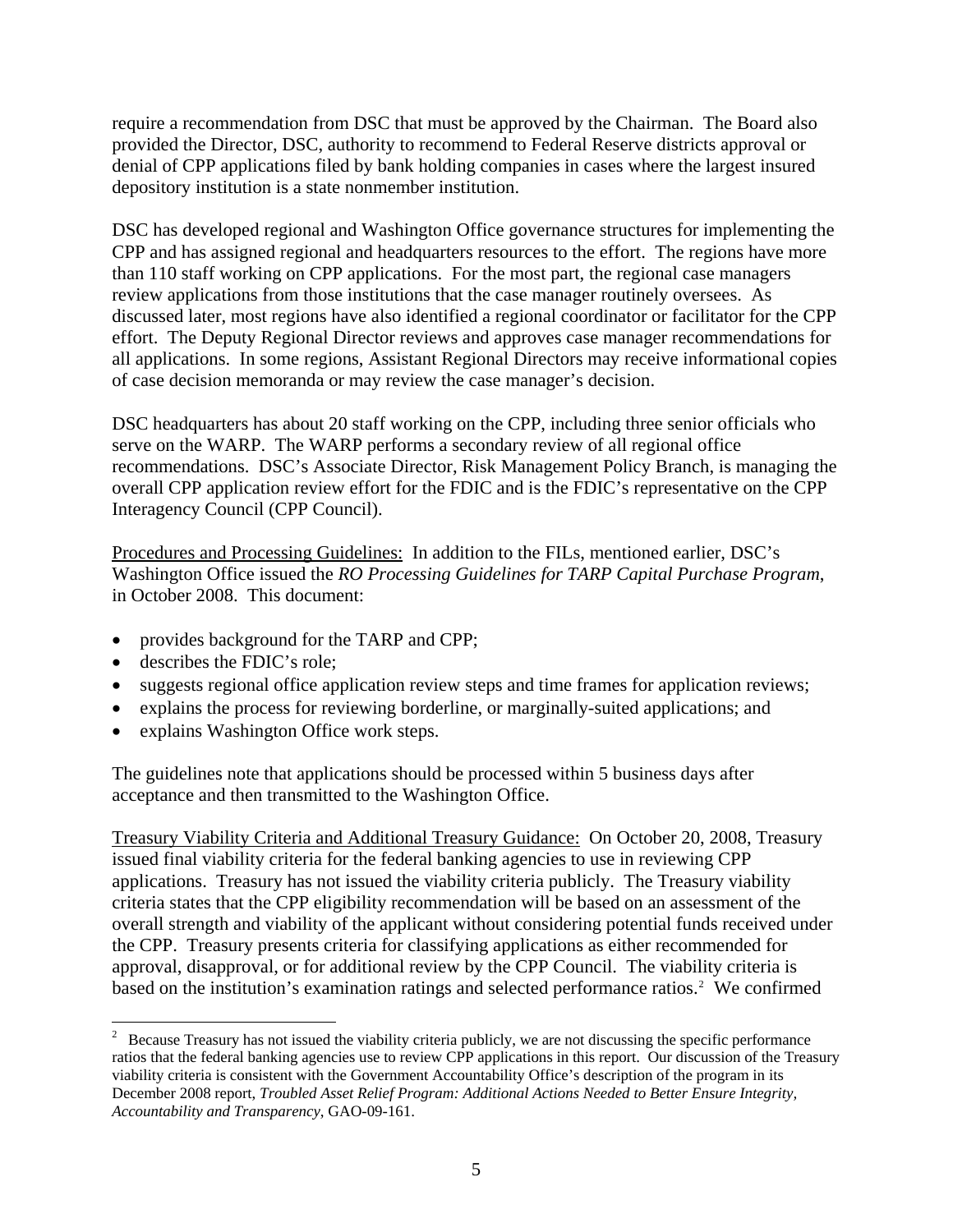<span id="page-9-0"></span>that DSC used the Treasury viability criteria in assessing CPP applications from FDIC-supervised institutions.

We also confirmed that the FDIC utilized other Treasury-issued guidance and documents, such as the Treasury-issued *TARP Capital Purchase Program Case Decision Memo*. This 2-page document records the application review findings related to CAMELS and CRA ratings and selected performance ratios; includes an area for recording narrative comments related to the federal banking agency recommendation; and requests a brief summary of the viability assessment, supervisory strategy, and any material or relevant enforcement actions.

DSC officials indicated that Treasury has issued additional informal guidance by e-mail based on Treasury's review of some of the earlier CPP applications. DSC has incorporated this additional informal guidance into its application review process.

Case Management Systems and Application Repository: The Dallas Regional Office Management Information Group (ROMIG) developed a MicroSoft Access®-based database for tracking information about CPP applications. Each regional office uses this Application Tracking System (ATS). ATS includes an individual institution "look-up" feature that presents detailed information about an applicant, including bank points of contact, capital ratios, and performance ratios. ATS also includes a reporting facility that is used to prepare the TARP CCP application activity report, which is discussed in more detail below.

DSC also developed a SharePoint® site that serves as a repository for case materials for applications forwarded by the regions to the Washington Office. DSC establishes a record for each applicant that includes an electronically scanned version of the institution's CPP application, the case decision memorandum, a WARP quality assurance review form, and supporting documentation for the application from the case manager.<sup>[3](#page-9-0)</sup>

The SharePoint<sup>®</sup> site organizes applications based on their process stage (e.g., by region, Washington Office, or pending review by Treasury). SharePoint<sup>®</sup> also includes a library of CPP policy and procedural documents.

Supervisory Review and Quality Assurance Processes: DSC has built in a number of levels of supervisory review of award recommendations and quality assurance controls at the regional and Washington Office level. In most of the regions, an Assistant Regional Director and the Deputy Regional Director (DRD) review the case decision memorandum. In addition, the WARP and DRD from the originating region review the regional recommendation and verify that the regional conclusions are well-reasoned and defensible.

The only exception to this supervisory review process is for applications that are withdrawn at the regional level. If the region suggests that an institution withdraw its application, that recommendation or decision is not reviewed by the Washington Office. As discussed earlier, DSC has delegated this responsibility to the regional offices.

 $\overline{a}$ 

 $3$  Applications for institutions that voluntarily withdraw or institutions for which a region informally recommends withdrawal are not entered into the SharePoint® repository. DSC does record within the ATS whether an applicant has withdrawn and the withdrawal date.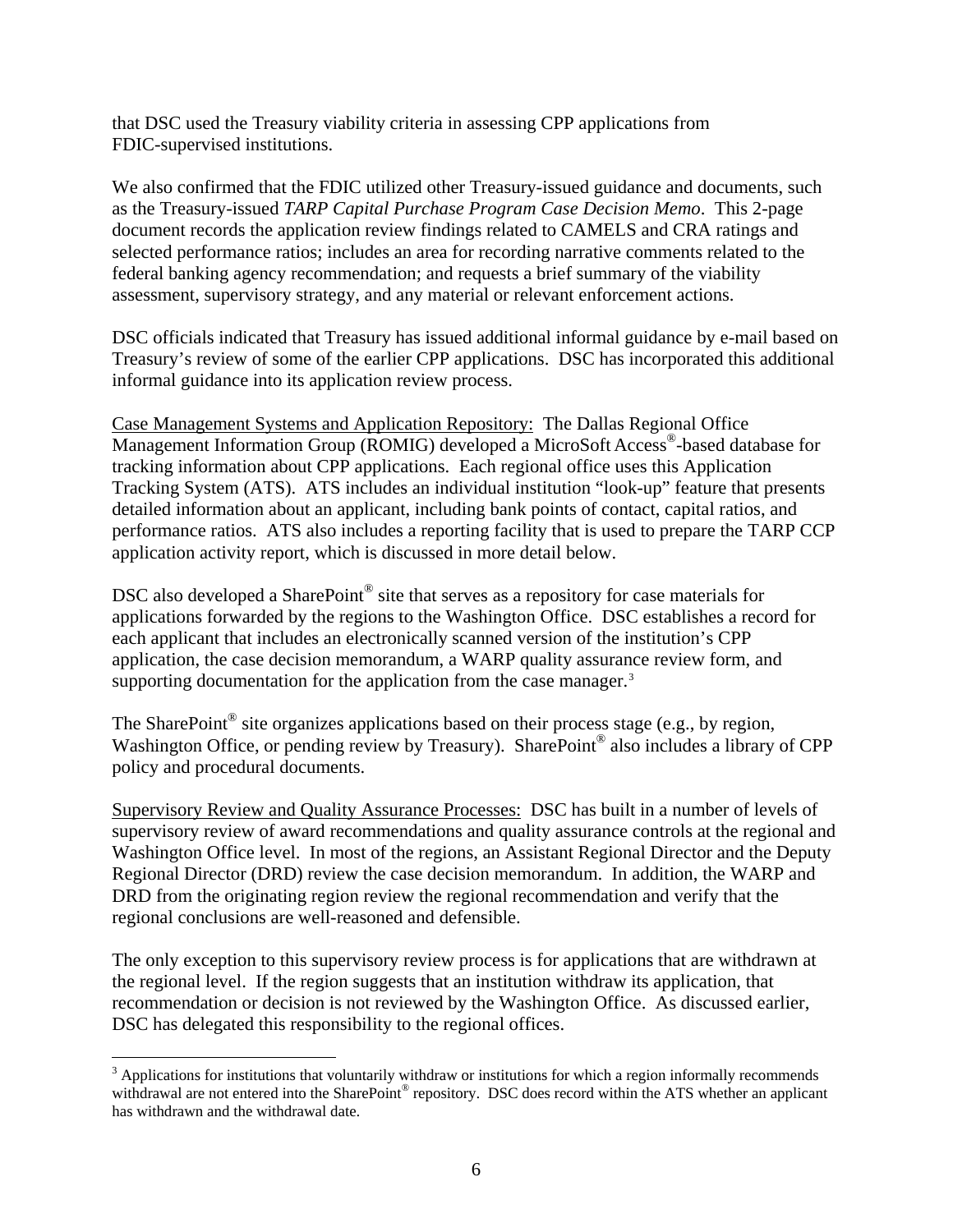With respect to quality assurance, most of the regions have assigned a case manager to serve as a regional CPP facilitator to ensure that Washington Office and Treasury guidance is disseminated, ensure that case decision memoranda are complete, monitor regional progress in reviewing applications, and compile any regional CPP reporting information or statistics.

Status Reporting to the FDIC Board and Chief Operating Officer: DSC is utilizing the ATS to produce a weekly activity status report of CPP application review activity for the FDIC Board of Directors and the Chief Operating Officer (COO). This report includes information such as:

- Institution-specific information such as bank name, total assets, and ownership structure;
- Application tracking information such as date the application was received by the FDIC and date that the application was sent to Treasury;
- The amount of CPP funding requested and as a percentage of risk-weighted assets; and
- The institutions' CAMELS ratings, most recent examination date, and whether the bank has any enforcement actions outstanding.

This report is beneficial in assessing DSC progress in reviewing applications, the number of applicants that have withdrawn from consideration, and the number and amount of Treasury awards.

Examination Procedures for Monitoring Compliance with Award Provisions: As discussed earlier, DSC issued Regional Director Memorandum 6300, *Examination Guidance for Financial Institutions Receiving Subscriptions from the U.S. Department of the Treasury's TARP CPP Program*, in February 2009, which provided examination work steps for:

- Ensuring recipients comply with TARP CPP securities purchase agreements by reviewing:
	- o Employment contracts with the institution's top five executives,
	- o Executive compensation practices against the principles of EESA Sec. 111(b),
	- o Cash dividends in relation to pre-TARP dividends, and
	- o The institution's capital structure to ensure that equity has not been retired.
- Understanding how recipients made use of TARP CPP funds and considering recipients' success in achieving the goals of the November 2008 interagency statement on meeting the needs of creditworthy borrowers by:
	- o Determining the impact from receipt of TARP CPP monies, including referencing Call Report data, internal bank lending reports, and new loan/pipeline reports;
	- o Evaluating the institution's support of market credit needs since receiving CPP funding;
	- o Determining whether proceeds were down-streamed to the bank or used at the holding company or non-bank affiliates;
	- o Evaluating the institution's foreclosure prevention and loan modification efforts, such as efforts to increase lending and prevent foreclosures over the payment of dividends; and
	- o If the institution used TARP CPP monies to fund an acquisition, evaluating whether this has resulted in increased lending in the merged institution's market area.

The examination procedures should help the FDIC measure participants' success in deploying TARP capital and ensure that funds are used in a manner consistent with the Congress' intent.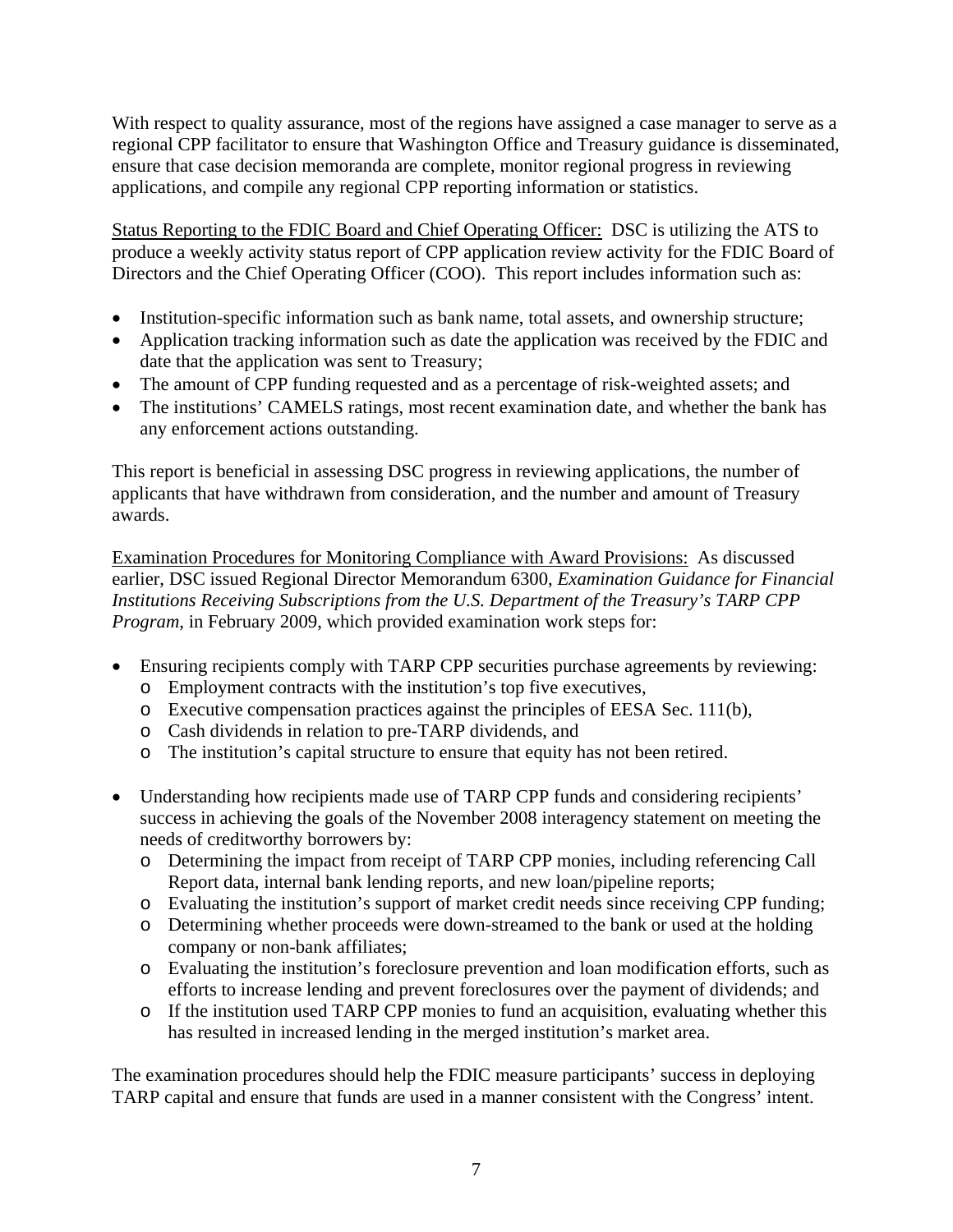### **FDIC Compliance with Treasury Viability Criteria**

As discussed earlier, Treasury has established viability criteria for the banking agencies' use in making a CPP recommendation. DSC officials stressed that the CPP was a Treasury program and that Treasury had developed parameters for the program, including criteria for assessing an applicant's financial viability. Treasury guidance indicates that the banking agency should forward applicants with unacceptable performance ratios to the CPP Council for review. Treasury also presented several mitigating factors that the banking agencies could consider in making application recommendations.

We reviewed the case decision memoranda and supporting application documentation for each of the 172 institutions, as of December 10, 2008, for which the FDIC had recommended presumptive approval to Treasury or for further review by the CPP Council. We verified that most of the 172 institutions met the Treasury criteria. Seventeen of the 172 institutions (10 percent) did not meet at least one of the Treasury viability criteria. However, we verified that in each of the 17 cases, the FDIC case decision memorandum discussed mitigating factors. As of February 11, 2009, Treasury had approved 13 of the 17 cases and one institution had withdrawn. Table 3 presents additional information about the 17 cases and mitigating factors.

| <b>Bank</b>    | <b>Criteria Not Met</b>         | Forwarded      | <b>Mitigating Factors</b>                                      |
|----------------|---------------------------------|----------------|----------------------------------------------------------------|
|                |                                 | to Council?    |                                                                |
| 1              | Performance Ratio*              | Yes            | Bank raised \$600 million in capital and committed to raising  |
|                |                                 |                | \$300 million more.                                            |
| $\overline{2}$ | <b>CRA Rating</b>               | Yes            | CRA rating at ongoing examination improved to Outstanding.     |
| 3              | Two Performance Ratios          | Yes            | Bank has identified and adequately reserved for problem loans. |
| $\overline{4}$ | Two Performance Ratios*         | Yes            | Capital ratios are solid. Holding company injected capital.    |
| 5              | Performance Ratio*              | N <sub>0</sub> | Overall condition is sound. Adequate risk management           |
|                |                                 |                | practices and oversight for loan concentration risks.          |
| 6              | Performance Ratio               | Yes            | Historically 1 or 2-rated. Favorable management.               |
| 7              | Performance Ratio               | Yes            | Discontinued construction and development (C&D) loan           |
|                |                                 |                | growth. Bank well-capitalized with positive earnings and       |
|                |                                 |                | adequate risk management.                                      |
| 8              | Performance Ratio               | Yes            | Bank well-capitalized. Acceptable risk management. Bank        |
|                |                                 |                | management has targeted a reduction in C&D loans.              |
| 9              | Two Performance Ratios*         | N <sub>o</sub> | Capital levels adequate and earnings are sufficient.           |
| 10             | Two Performance Ratios          | Yes            | Suffered losses on Government Sponsored Enterprise stock.      |
| 11             | Two Performance Ratios*         | Yes            | Historically 1-rated. President/CEO replaced.                  |
|                |                                 |                | Board/management responsive and addressing asset quality.      |
| 12             | <b>CRA Rating</b>               | N <sub>o</sub> | Bank adopted a CRA action plan and had made progress.          |
| 13             | Two Performance Ratios          | Yes            | Capital injection from parent. Bank selling non-performing     |
|                |                                 |                | loans. New bank management.                                    |
| 14             | <b>Two Performance Ratios</b>   | Yes            | Management proactive in reducing problem assets and making     |
|                |                                 |                | progress in addressing examination deficiencies.               |
| 15             | Performance Ratio               | N <sub>o</sub> | Historically well-rated. Well-capitalized.                     |
| 16             | <b>Three Performance Ratios</b> | Yes            | Historically 1-rated. Deterioration due to a residential       |
|                |                                 |                | construction lending program that has been discontinued.       |
| 17             | <b>Four Performance Ratios</b>  | Yes            | Bank complying with a state supervisory action.                |
|                |                                 |                | Bank obtaining additional \$30 million investment.             |

**Table 3: Mitigating Factors for Applicants Not Meeting Treasury Criteria** 

Source: OIG Review of Case Decision Memoranda and Supporting Documentation.

\* Bank performance ratio was within 10 percentage points of Treasury performance criteria.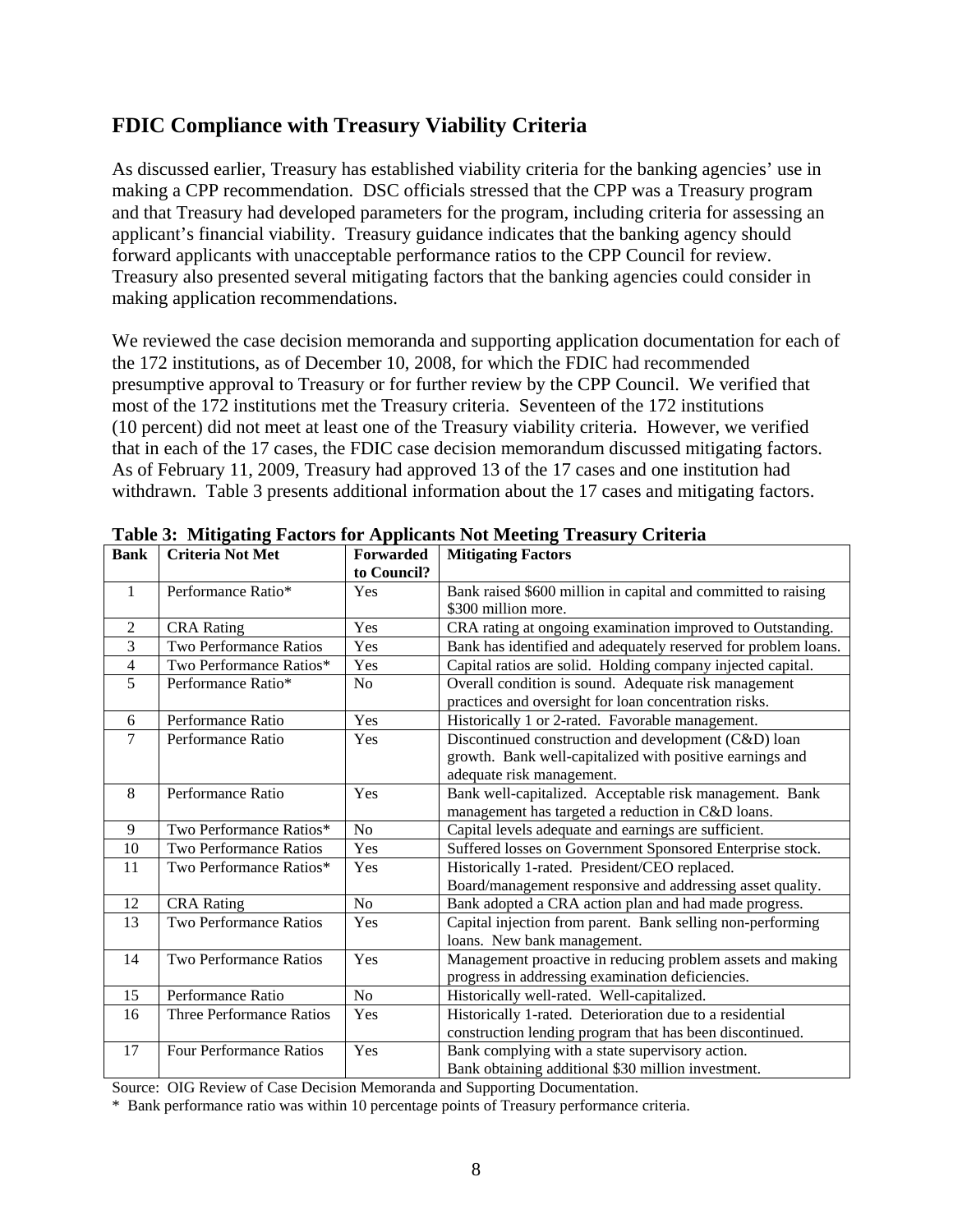As shown above, in 13 of the 17 cases involving mitigating factors, the FDIC forwarded the case decision memorandum to the CPP Council for additional review as contemplated in Treasury's guidance. However, the FDIC did not forward four of the applications not meeting Treasury's criteria to the CPP Council. The ability of the FDIC, and other federal bank regulators, to consider mitigating factors when making application decisions adds discretion to the process and inherently increases the risk of inconsistency. The use of secondary review panels such as the WARP and CPP Council helps to address that additional risk. Accordingly, we recommended that DSC reiterate to regional officials that all applicants being recommended to the Treasury for approval that do not meet one or more of the Treasury viability criteria be forwarded to the CPP Council for further review.

## **Evaluation of Reasons for CPP Applicant Withdrawals**

We also evaluated reasons for application withdrawals and concluded that a little more than one-half of the 57 banks that had withdrawn as of December 10, 2008 withdrew voluntarily. DSC officials indicated that it was rare for a federal banking agency or Treasury to formally deny a CPP application because the decision becomes public and could negatively impact the public's perception of the institution. Instead, the banking agencies or Treasury encourage institutions that do not meet the viability criteria to informally withdraw their application. Institutions may withdraw voluntarily because they are no longer interested in participating in the CPP or may withdraw based on the FDIC's suggestion that they do not meet the criteria for a presumptive recommendation for approval.

We asked the regional offices to provide information about the circumstances for withdrawals for the 57 banks that had withdrawn as of December 10, 2008. Table 4 presents information about withdrawal activity and reasons for the FDIC suggesting that applicants withdraw.

| <b>Region</b> | <b>Voluntarily</b> | <b>FDIC</b> Suggested |                                                            |
|---------------|--------------------|-----------------------|------------------------------------------------------------|
|               | Withdrew           | <b>Bank Withdraw</b>  | <b>Reasons for FDIC Suggesting Withdrawal</b>              |
| Atlanta       | 4                  |                       | State member bank filed in error with the FDIC.            |
| Chicago       |                    |                       | CAMELS "4" and "5-rated" banks.                            |
| Dallas        | 10                 |                       | Not a Qualified Financial Institution.                     |
| Kansas City   | $\overline{4}$     | 10                    | Nine were CAMELS "4-" or "5-rated" banks.                  |
|               |                    |                       | One had a proposed "4 rating."                             |
| New York      | 4                  | 0                     | All withdrew voluntarily.                                  |
| San           | 6                  | 10                    | Six were "4" or "5-rated" or significantly deteriorating.  |
| Francisco     |                    |                       | Bank not eligible due to foreign ownership.                |
|               |                    |                       | Three technically met criteria. (Discussed further below.) |
| Total         | 33                 | 24                    |                                                            |

**Table 4: Analysis of Reasons for Applicant Withdrawals** 

Source: OIG Review of Case Decision Memoranda.

According to case decision information in the ATS, three institutions that the San Francisco Regional Office suggested withdraw from consideration were well-capitalized and technically met the Treasury performance ratio criteria. We followed up with regional management who indicated that, in all three cases, poor bank management was the region's primary concern in recommending that the three institutions withdraw. We also noted that case decision memoranda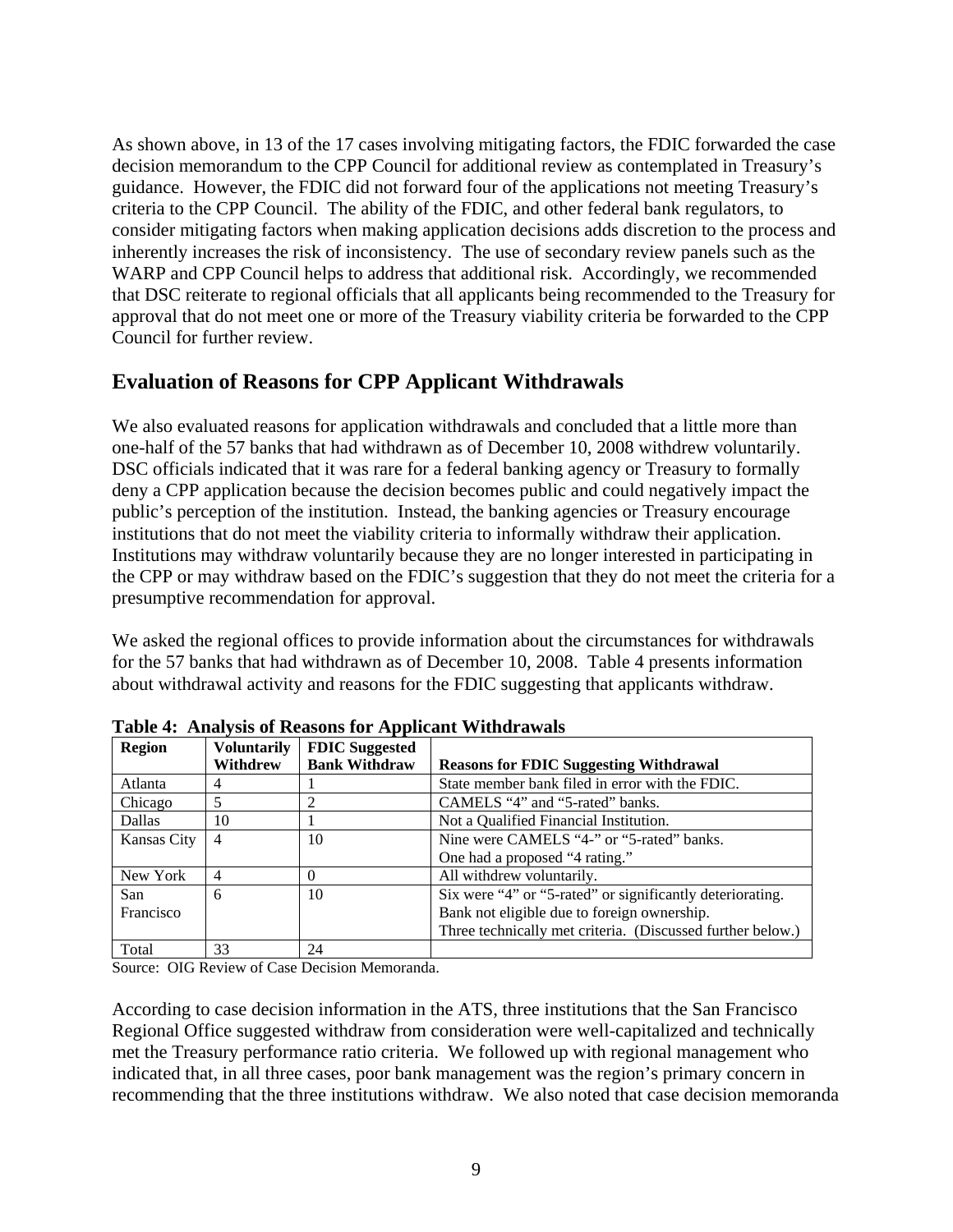<span id="page-13-0"></span>for the three institutions identified concerns related to liquidity, asset quality, and enforcement action activity.

As discussed earlier, the use of mitigating factors--in these cases to recommend that applicants withdraw from consideration--increases the risk of inconsistency. We recommended that in cases where an applicant technically meets the Treasury criteria, but the regional office concludes that the applicant is not a viable candidate for CPP funding, that the region forward the application to the Washington Office for review.

During a January 13, 2009 Risk Analysis Center presentation, a DSC official indicated that the number of withdrawals had increased to 112 and that a number of banks had voluntarily withdrawn as a result of the additional monitoring measures and conditions on the use of TARP funds proposed by the Chairman of the House Financial Services Committee. As of January 15, 2009, 127 institutions had withdrawn.

### **Characteristics of Applicants Recommended for Approval**

Most of the 408 institutions that the FDIC had recommended to Treasury for CPP approval as of January 15, 2009, had a composite "2" rating and Capital component rating of "2" at their most recent safety and soundness (S&S) examination. Most of the 172 institutions in our detailed sample had a "2" compliance examination rating and a "satisfactory" CRA rating. About 15 percent of the 408 institutions (59 institutions) had some form of enforcement action.

S&S Composite Ratings: We reviewed the CPP National Daily Report as of January 15, 2009 to understand the composition of the S&S composite ratings for the 408 institutions that the FDIC

had forwarded to Treasury for approval or the CPP Council for further review. According to information within the ATS, approximately 76 percent of the institutions received a composite 2 rating at their most recent S&S examination. Figure 2 presents composite rating information for the 408 institutions.

We reviewed the case decision memoranda and supporting documentation for the 19 composite "3-rated" institutions. We confirmed that 14 of the 19 applications met the



Treasury performance ratio criteria.<sup>[4](#page-13-0)</sup> The remaining five Composite "3-rated" applications were either not "well capitalized" or did not meet one of the Treasury performance ratios, as shown in Table 5.

 $\overline{4}$ <sup>4</sup> Though technically not required to do so, the FDIC forwarded 4 of the 14 applications to the CPP Council for consideration rather than recommending them for presumptive approval.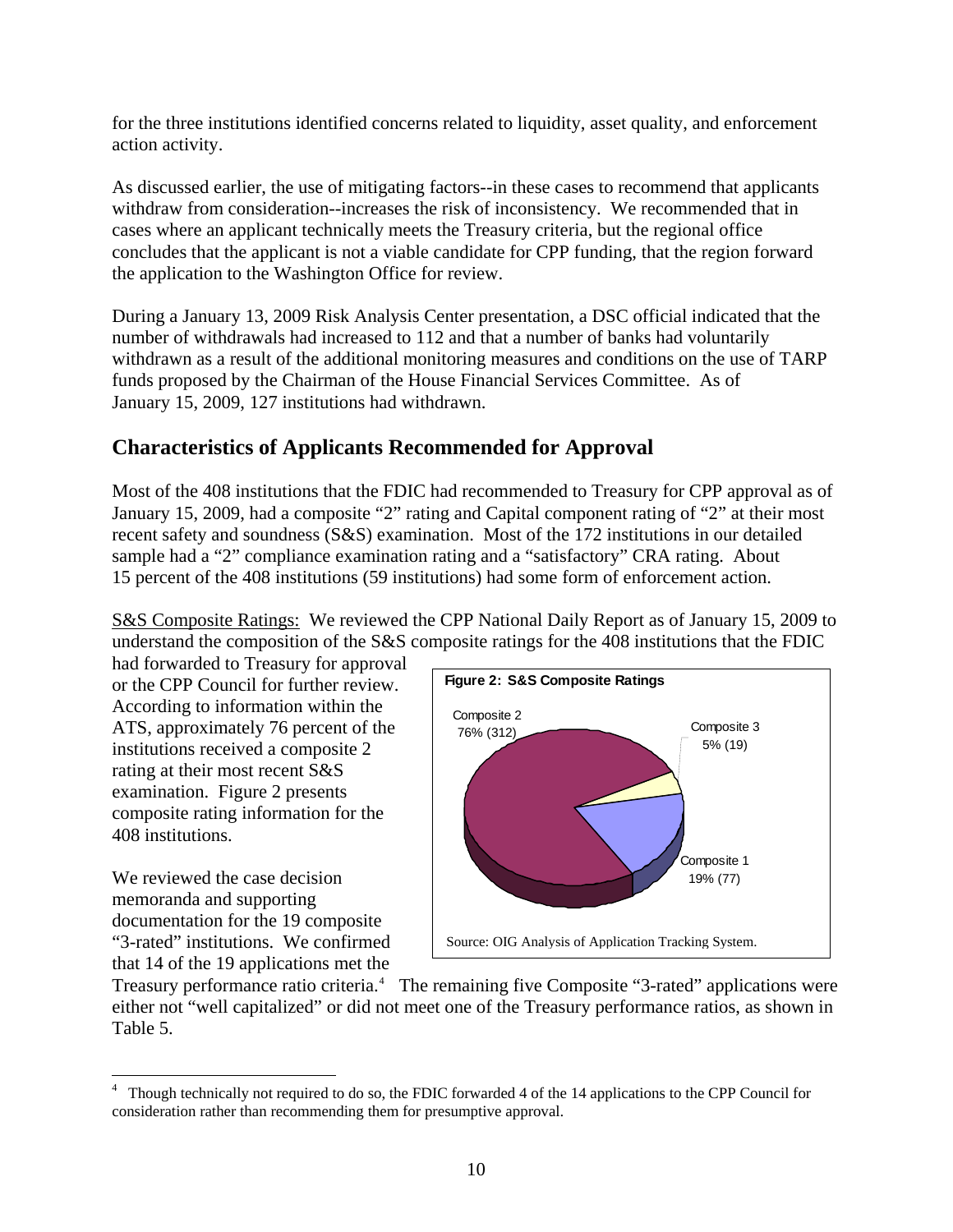| <b>Institution</b> | $\bf{CPP}$<br><b>Subscription</b><br><b>Amount</b><br>(in 000s) | Meets "Well<br>Capitalized"<br>Capital<br><b>Requirements?</b> | <b>Meets Treasury</b><br><b>Viability</b><br><b>Performance</b><br>Ratios? | <b>Application</b><br><b>Forwarded to</b><br><b>CPP Council?</b> | <b>Criteria Not Met</b>       |
|--------------------|-----------------------------------------------------------------|----------------------------------------------------------------|----------------------------------------------------------------------------|------------------------------------------------------------------|-------------------------------|
|                    | \$30,900                                                        | Yes                                                            | No                                                                         | Yes                                                              | One Performance Ratio         |
| 2                  | \$182,900                                                       | Yes                                                            | N <sub>0</sub>                                                             | Yes                                                              | One Performance Ratio         |
|                    | \$73,700                                                        | Yes                                                            | No                                                                         | Yes                                                              | <b>Two Performance Ratios</b> |
| 4                  | \$17,000                                                        | No                                                             | Yes                                                                        | No, not required                                                 | One Performance Ratio         |
|                    | \$57,000                                                        | N <sub>0</sub>                                                 | No                                                                         | Yes                                                              | Three Performance Ratios      |

**Table 5: Composite "3-Rated" CPP Applicants Not Meeting Treasury Criteria** 

Source: OIG Analysis of the January 15, 2008 CPP National Daily Report and Application Tracking System.

We also noted that three institutions' composite ratings were downgraded following the FDIC's submission of the application to the CPP Council, but before Treasury made a CPP award decision. We determined that in each case, the regional office notified the Washington Office, which notified Treasury of the ratings changes. Two of the banks subsequently withdrew. FDIC officials provided other examples of ratings changes or applicant deterioration information that the FDIC communicated to Treasury.

S&S "Capital" Component Ratings: We reviewed the CPP National Daily Report as of January 15, 2009 to understand the composition of the S&S Capital component rating for the

408 institutions that the FDIC had forwarded to Treasury for approval or to the CPP Council for further review. Approximately 64 percent of the institutions received a Capital component rating of "2" at their most recent S&S examination, as shown in Figure 3.

Six institutions had a Capital component rating of "3." FDIC's *Risk Management Manual of Examination Policies* provides that a Capital component rating of "3" indicates a l ess than satisfactory level of capital that



does not fully support the institution's risk profile. The rating indicates a need for impr ovement, even if the institution's capital level exceeds minimum regulatory and statutory requirements. We reviewed supporting documentation for the six institutions with Capital component "3" ratings as shown in Table 6.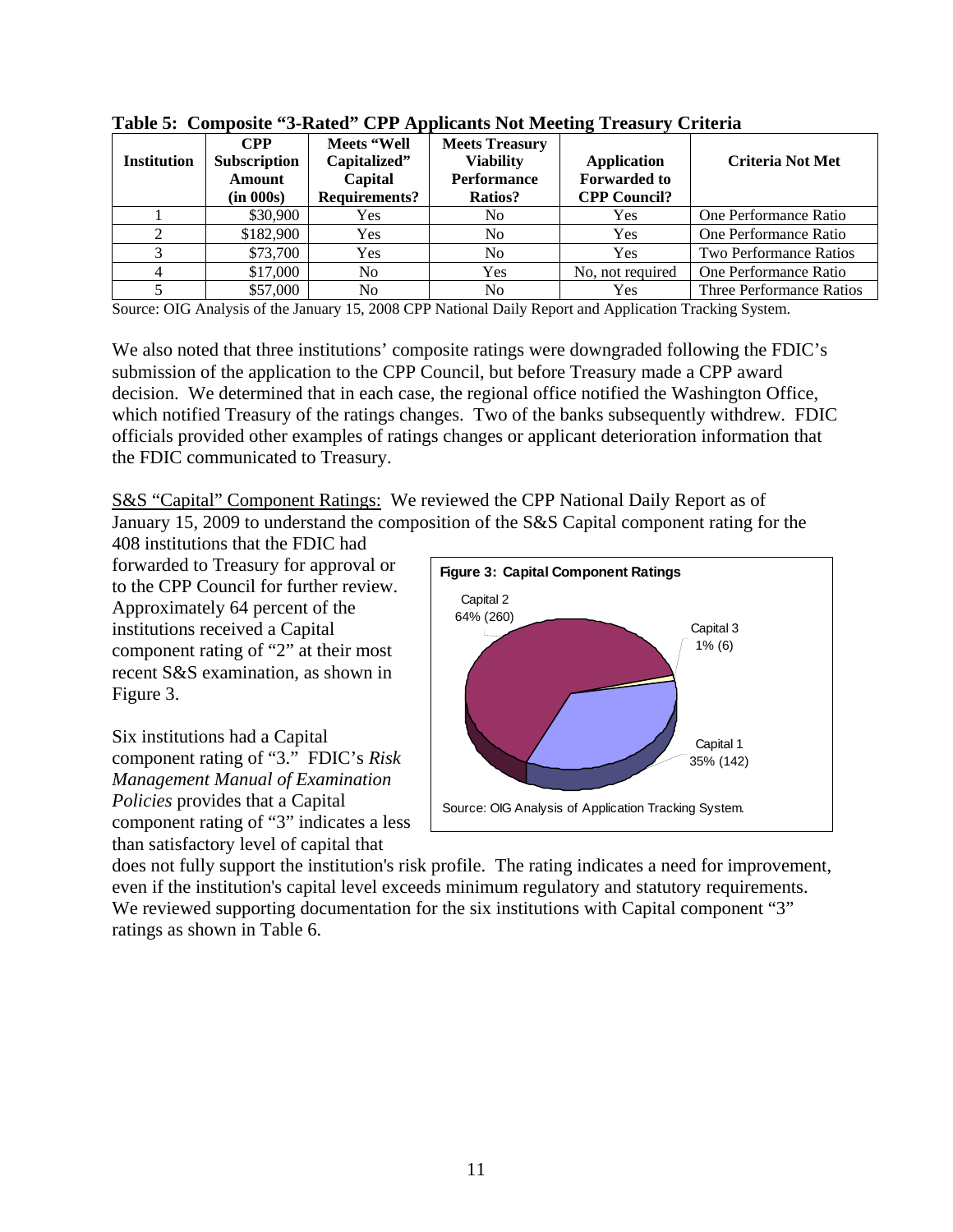| <b>Institution</b> | <b>CPP</b><br><b>Subscription</b><br><b>Amount</b><br>(in 000s) | Meets "Well<br>Capitalized"<br>Capital<br><b>Requirements?</b> | <b>Meets Treasury</b><br><b>Viability</b><br><b>Performance</b><br><b>Ratios?</b> | <b>Application</b><br><b>Forwarded to</b><br><b>CPP Council?</b> | <b>Criteria Not Met</b> |
|--------------------|-----------------------------------------------------------------|----------------------------------------------------------------|-----------------------------------------------------------------------------------|------------------------------------------------------------------|-------------------------|
|                    | \$570,000                                                       | Yes                                                            | Yes                                                                               | Yes, not required                                                | Met Criteria            |
| 2                  | \$73,700                                                        | <b>Yes</b>                                                     | No.                                                                               | Yes                                                              | Two Performance Ratios  |
| 3                  | \$450                                                           | Yes                                                            | Yes                                                                               | No, not required                                                 | Met Criteria            |
| 4                  | \$135,000                                                       | Yes                                                            | Yes                                                                               | No, not required                                                 | Met Criteria            |
|                    | \$57,000                                                        | Yes                                                            | No.                                                                               | Yes                                                              | Two Performance Ratios  |
| 6                  | \$11,500                                                        | Yes                                                            | Yes                                                                               | Yes, not required                                                | Met Criteria            |

<span id="page-15-0"></span>**Table 6: CPP Applicants Forwarded to Treasury with a Capital Component Rating of "3"** 

Source: OIG Analysis of the January 15, 2008 CPP National Daily Report and Application Tracking System.

We confirmed that the FDIC submitted institutions 2 and 5 to the CPP Council for further review, as required. Institutions 2 and 5 were well-capitalized, but did not meet all of Treasury's CPP viability performance ratios. As of February 11, 2009, Treasury had remanded both institutions back to the FDIC for additional support on the institutions' viability.

Community Reinvestment Act (CRA) Ratings: As discussed earlier, an applicant's CRA rating is another factor that Treasury instructed the federal banking agencies to consider in making award recommendations. We reviewed the CRA ratings for the 172 institutions in our detailed review sample as of December 10, 2008.<sup>[5](#page-15-0)</sup> According to information within the case decision memoranda, approximately 85 percent of the institutions received a Satisfactory rating and 14 percent Outstanding in their most recent CRA examination as shown in Figure 4.[6](#page-15-0)

We also reviewed CRA information for the two institutions with "Needs Improvement" CRA ratings. Case decision memoranda a nd supporting documentation indicated that in one case the institution was making pro gress in responding to a CRA-related enforcement action. In the second case, an on-going CRA examination preliminarily concluded that the institution had improved to "Outstanding." We also noted that one Atlanta region CPP applicant withdrew from consideration based on historical CRA and other compliance issues.

<u>.</u>



<sup>&</sup>lt;sup>5</sup> DSC maintains CRA and Compliance examination information in its System of Uniform Reporting of Compliance and CRA Examinations (SOURCE).

<sup>6</sup> CRA rating information was not available for 3 institutions who were new to FDIC regulation either as *de novo* institutions or through a bank charter change.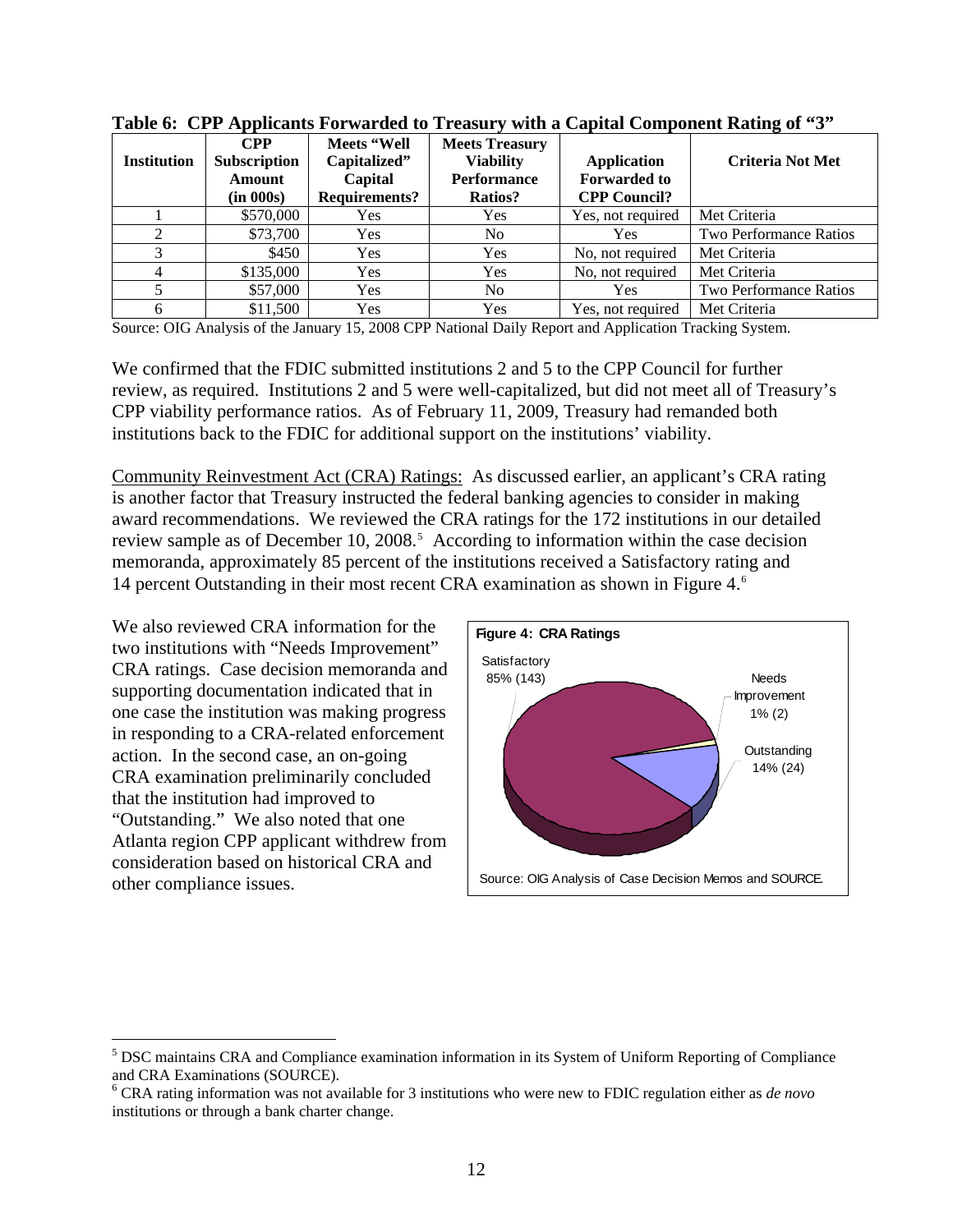<span id="page-16-0"></span>Compliance Examination Ratings: While not a Treasury criteria, we confirmed that each of the regions were factoring applicants' compliance ratings into CPP recommendation decisions. We verified that each region's case managers performing the application reviews coordinated with

the region's compliance examination staff or reviewed SOURCE information to verify t he institution's compliance position and CRA rating. We verified compliance ratings for the institutions in our detailed sample as shown in Figure 5.<sup>[7](#page-16-0)</sup>

Twelve institutions had a compliance rating of "3" which means that, generally, the institution is in a less than satisfactory compliance position. A "3-rating" is generally a cause for supervisory concern and requires more than normal supervision to remedy deficiencies.



Enforcement Actions: We also reviewed the 172 institutions for evidence of S&S or compliance enforcement actions. The CPP National Daily Report indicated that 33 institutions recommended for presumptive approval had outstanding formal or informal enforcement actions. Representatives from each region also stated that, when reviewing an application, case managers review the Formal and Informal Action Tracking (FIAT) System to determine whether the applicant is under any existing or pending enforcement actions, including compliance enforcement actions related to fair lending or unfair and deceptive acts or practices (UDAP).<sup>[8](#page-16-0)</sup> We researched the nature of each enforcement action as presented in Table 7.

| <b>Type of Action</b>     | <b>S&amp;S or Bank Secrecy Act-Related</b> | <b>Compliance-Related</b>                          |
|---------------------------|--------------------------------------------|----------------------------------------------------|
| <b>Bank Board</b>         | 11 Institutions                            | 5 Institutions                                     |
| <b>Resolution (BBR)</b>   | Asset quality and earnings issues          | Compliance Management System (CMS) weaknesses      |
|                           | Liquidity and market sensitivity           | UDAP compliance for third-party servicers          |
|                           |                                            | Truth in Lending Act and Real Estate Settlement    |
|                           |                                            | Procedures Act issues                              |
| <b>Memorandum</b> of      | 9 Institutions                             | 9 Institutions                                     |
| Understanding             | Asset quality and poor earnings            | CMS weaknesses and compliance training             |
| (MOU)                     | Capital maintenance                        | Truth in Lending Act with civil monetary penalties |
|                           | <b>BSA</b> issues                          | Home Mortgage Disclosure Act violations            |
|                           | Credit concentrations                      | Fair Credit Reporting Act issues                   |
|                           | ALLL methodology                           | Flood insurance violations                         |
| <b>Cease &amp; Desist</b> | 1 Institution                              | 1 Institution                                      |
| Order $(C&D)$             | Capital restoration, restrictions on asset | Substantive violations of the Federal Trade        |
|                           | growth, limits on dividends and executive  | Commission Act and Equal Credit Opportunity Act    |
|                           | compensation                               |                                                    |

**Table 7: OIG Analysis of Enforcement Actions** 

Source: OIG Review of the DSC's Formal and Informal Action Tracking System Note: Several institutions had multiple enforcement actions.

 $\boldsymbol{7}$ 

<sup>&</sup>lt;sup>7</sup> We could not determine compliance ratings for 5 of the 172 institutions in our sample.<br><sup>8</sup> Treasury considers enforcement actions in making CPP award decisions. However, an enforcement action does not necessarily disqualify an applicant from CPP consideration.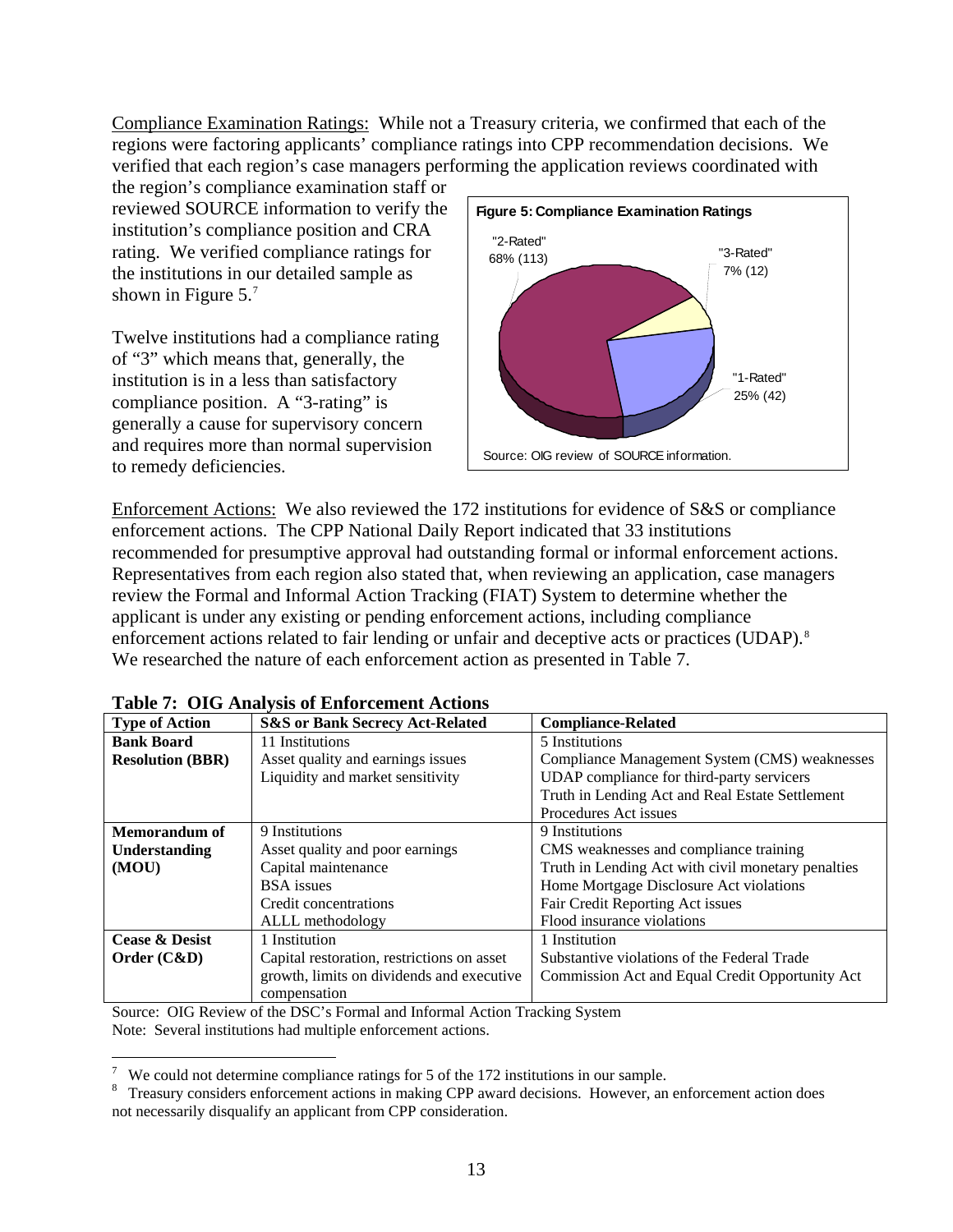<span id="page-17-0"></span>As of January 15, 2009, the 408 institutions recommended for approval or further review collectively had 34 BBRs, 23 MOUs, and 3 C&Ds.

We confirmed that the regional offices do not coordinate with FDIC's Legal Division regarding whether CPP applicants are subject to any enforcement or legal action. DSC regional officials indicated that DSC usually initiates enforcement actions and thus would be aware of an applicant's enforcement action history. Although we believe that some coordination with the Legal Division would be prudent, we acknowledge that the possibility of DSC not being aware of an enforcement action is remote. Accordingly, we are not making a formal recommendation in this regard. However, we would suggest that DSC be open to identifying non-burdensome forms of coordination with the Legal Division to ensure that CPP applicants recommended for approval do not have historical or pending predatory lending or consumer-related enforcement actions that could be potentially embarrassing for the Corporation.<sup>[9](#page-17-0)</sup>

## **Applicants' Proposed Use of CPP Funds**

 $\overline{a}$ 

DSC officials initially told us that Treasury did not specify limits on institutions' use of CPP funds and indicated that the FDIC did not intend to track applicants' use of funds. FDIC officials stressed that the CPP was Treasury's program and noted that CPP application forms developed by Treasury did not require applicants to state their intended use of CPP funds.

However, we did note that in its initial announcement of the program, the FDIC advised that state nonmember banks could use the CPP to bolster capital or to support acquisitions of other institutions. Specifically, FIL-109-2008, stated: "Participation in this low-cost capital program can bolster financial strength, or potentially support acquisitions, both of which ultimately allow for prudent lending that may currently be constrained by capital levels."

DSC officials initially told us that money is fungible and that it would be difficult for examiners to track for what purpose state nonmember institutions used CPP awards, especially in situations where an institution received capital contributions from other, non-TARP sources.

DSC representatives from most of the regions told us that they did inquire about applicants' proposed use of CPP funds. One regional representative told us that while it might not be possible to track "dollar-for-dollar" how CPP funds were used, it should be relatively easy for examiners to detect whether a TARP recipient had increased business and consumer lending. At least one regional DSC representative also defended institutions' practice of using CPP funding to bolster capital and noted that shoring-up an institution's capital position was a means to an end that would place an institution in a more solid position to lend responsibly.

Based on our review of 172 applications, about 44 percent of the applicants (76 institutions) indicated proposed uses for CPP funds despite not being required to do so. In most of those cases, the applicant stated it intended to use funds to bolster capital, increase lending, or acquire other institutions. Table 8 presents the most common reasons stated.

<sup>&</sup>lt;sup>9</sup> Although remote, it is possible that regional management may not be aware of an action brought against an institution by another federal agency, such as a UDAP violation or action brought by the Federal Trade Commission.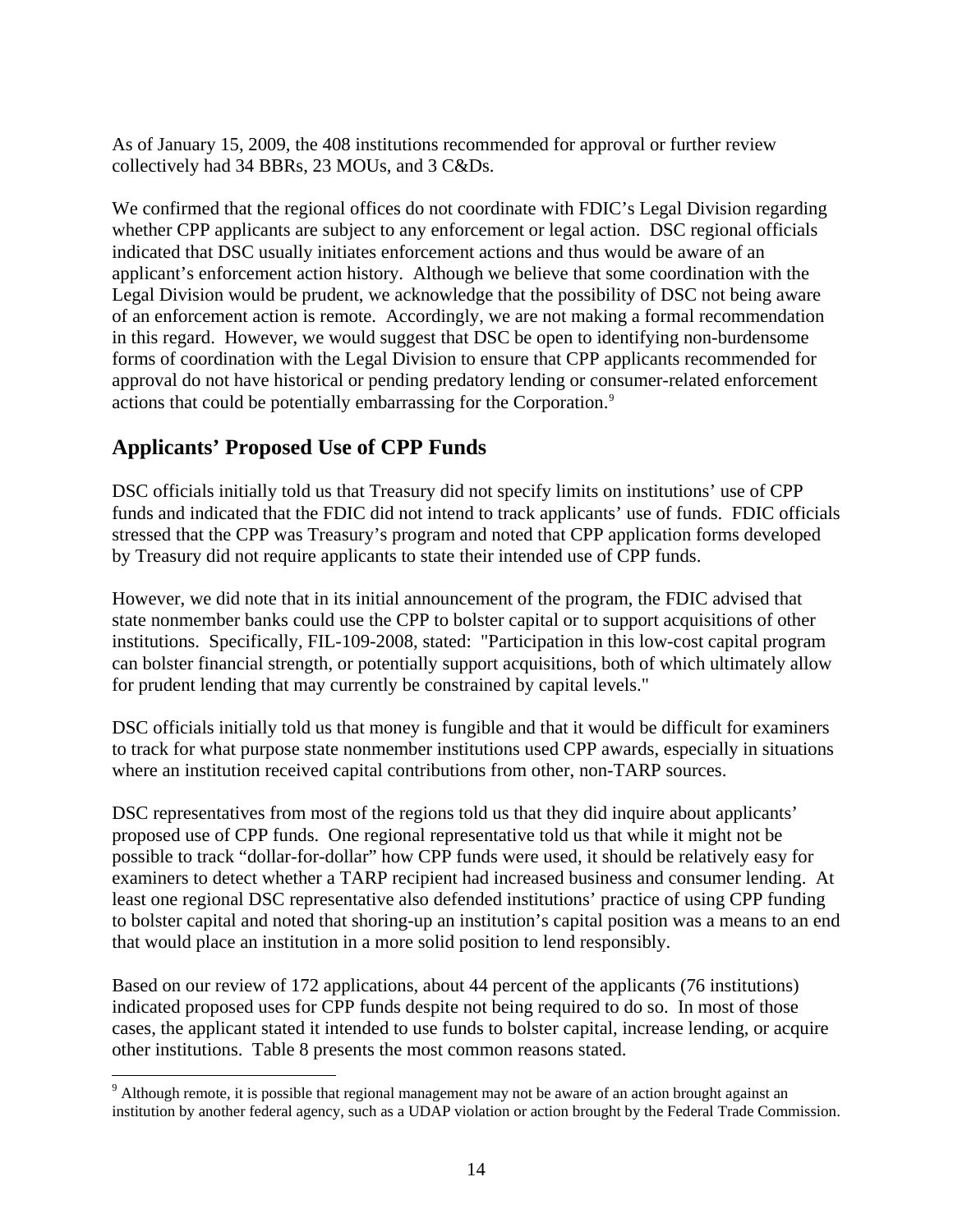|                                                 | <b>Number of Institutions</b> |
|-------------------------------------------------|-------------------------------|
| <b>Proposed Use of Funds</b>                    | <b>Stating Proposed Use*</b>  |
| Increase responsible lending to consumers       |                               |
| Increase or preserve capital                    | 26                            |
| Acquire other institutions                      | 22                            |
| Fund subsidiary bank                            |                               |
| Support bank growth or strengthen balance sheet |                               |
| Enhance or increase liquidity                   |                               |

#### <span id="page-18-0"></span> **Table 8: Most Common Stated Uses of TARP CPP Funds**

Source: OIG review of 172 CPP Applications as of December 10, 2008.

\* Some applicants stated multiple proposed uses of funds.

On January 12, 2009, the FDIC issued FIL-1-2009, *Monitoring the Use of Funding from Federal Financial Stability and Guaranty Programs*, advising insured institutions that they should track their use of capital injections, liquidity support, and/or financing guarantees obtained through recent financial stability programs. The FIL suggested that the tracking would be part of a process for determining how these federal programs have improved the stability of the institution and contributed to lending to the community and providing such information to investors and the public in shareholder reports and financial statements.

On January 13, 2009, the FDIC's COO testified before the Committee on Financial Services, U.S. House of Representatives, on *Use of TARP Funds Under the Emergency Economic Stabilization Act of 2008*. The COO reported that the FDIC was preparing examination guidance for evaluating participating banks' compliance with EESA, the CPP securities purchase agreements, and success in implementing the goals of the November 2008 interagency statement on responsible lending.[10](#page-18-0) The COO noted that examiners would be reviewing institutions for the following:

- Establishment of a monitoring process for the use of TARP proceeds to determine the primary uses by the institution of received funds;
- Increased lending efforts in the institution's market since receiving a TARP CPP subscription;
- Down-streaming subscription proceeds to the insured depository institution (if a holding company structure is in place) to ensure that TARP funds can be intermediated into loans and bank capital is augmented;
- Engagement in mortgage loan modification or foreclosure prevention efforts that rely on systematic, proactive approaches that enhance the net present value of individual mortgage loans versus foreclosure;
- Utilization of executive compensation programs that exemplify good corporate governance and conform with EESA and other requirements; and
- Implementation of the goals of the interagency statement to meet the needs of creditworthy borrowers in the institution's market area.

The COO also encouraged the development of a troubled asset program that met three principles of accountability, transparency, and viability. Regarding transparency, the COO noted that

 $\overline{a}$ 

 $10$  As discussed earlier, the FDIC issued CPP examination procedures in February 2009.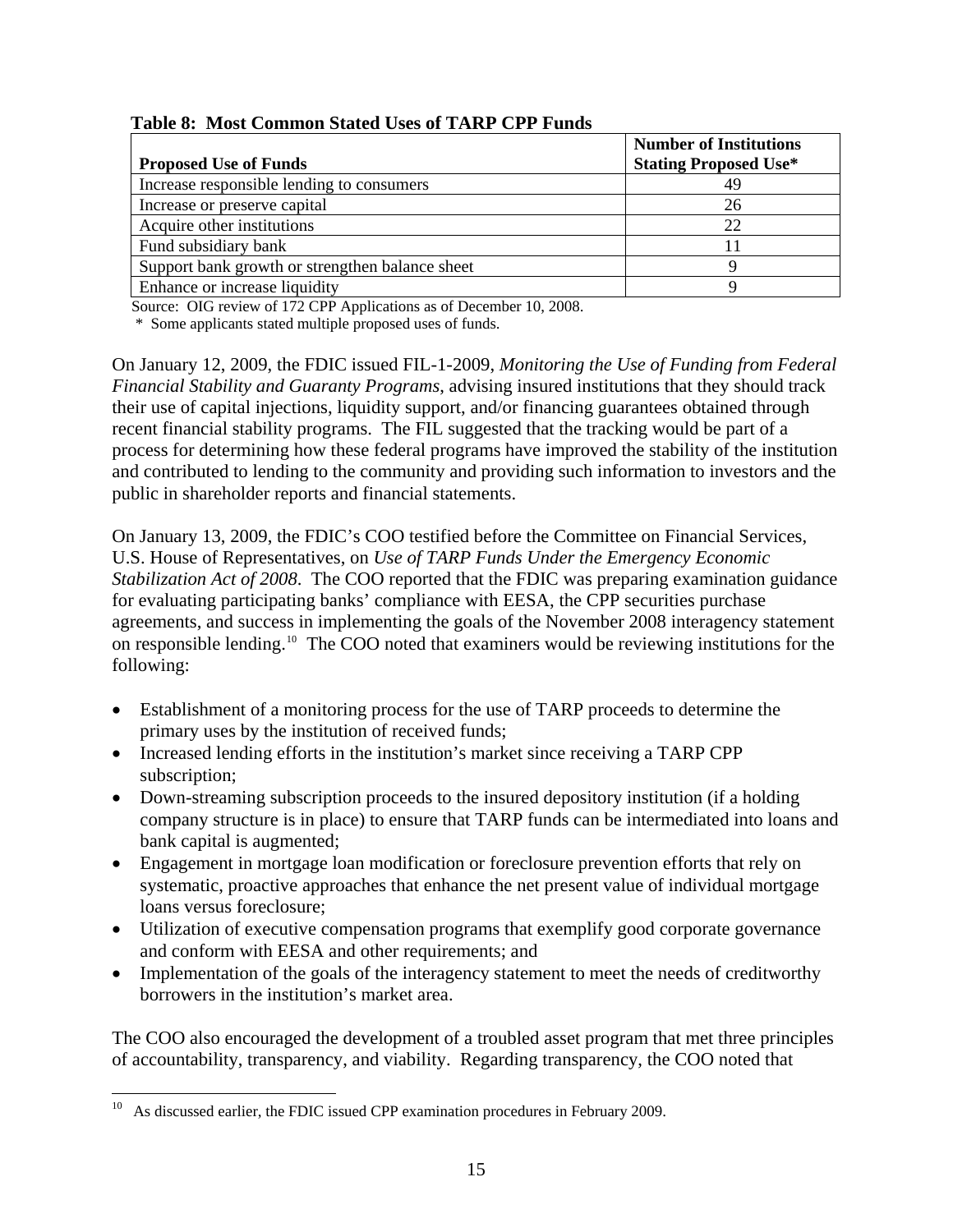participants in the program should be required at the outset to show how participation would expand prudent lending activity and should provide the government with a plan for using the funds to facilitate new lending, with definable metrics for measuring performance.

## **OVERALL CONCLUSIONS AND RECOMMENDATIONS**

The FDIC is making progress in reviewing CPP applications and making award recommendations to Treasury. The Corporation has established controls to provide reasonable assurance that it complies with Treasury's CPP guidance as it carries out that process. Based on our review, we determined that the FDIC followed the Treasury guidance for substantially all of the applications we reviewed. Finally, DSC has also developed examination procedures that will allow the Corporation to measure participating institutions' success in deploying TARP capital and ensure that the funds are used in a manner consistent with the intent of the Congress.

To further enhance controls over the application review process, we recommend that the Director, DSC:

- (1) Reiterate to regional officials that all applicants being recommended to the Treasury for approval that do not meet one or more of the Treasury viability criteria be forwarded to the CPP Council for further review.
- (2) In instances where an applicant technically meets, or nearly meets, Treasury's viability criteria, but the region recommends that the applicant withdraw because of other concerns, require that such decisions be reviewed by the Washington Office.

# **CORPORATION COMMENTS AND OIG EVALUATION**

DSC management provided a written response, dated March 18, 2009, to a draft of this report. The response is presented in its entirety in Appendix II. Management concurred with both recommendations and proposed actions to be completed by March 27, 2009 that were responsive to both recommendations. A summary of management's responses to our recommendations is presented in Appendix III.

# **OTHER MATTERS**

During our evaluation, we identified other matters that were not specifically related to our evaluation objective. We intend to report separately to DSC on those other matters.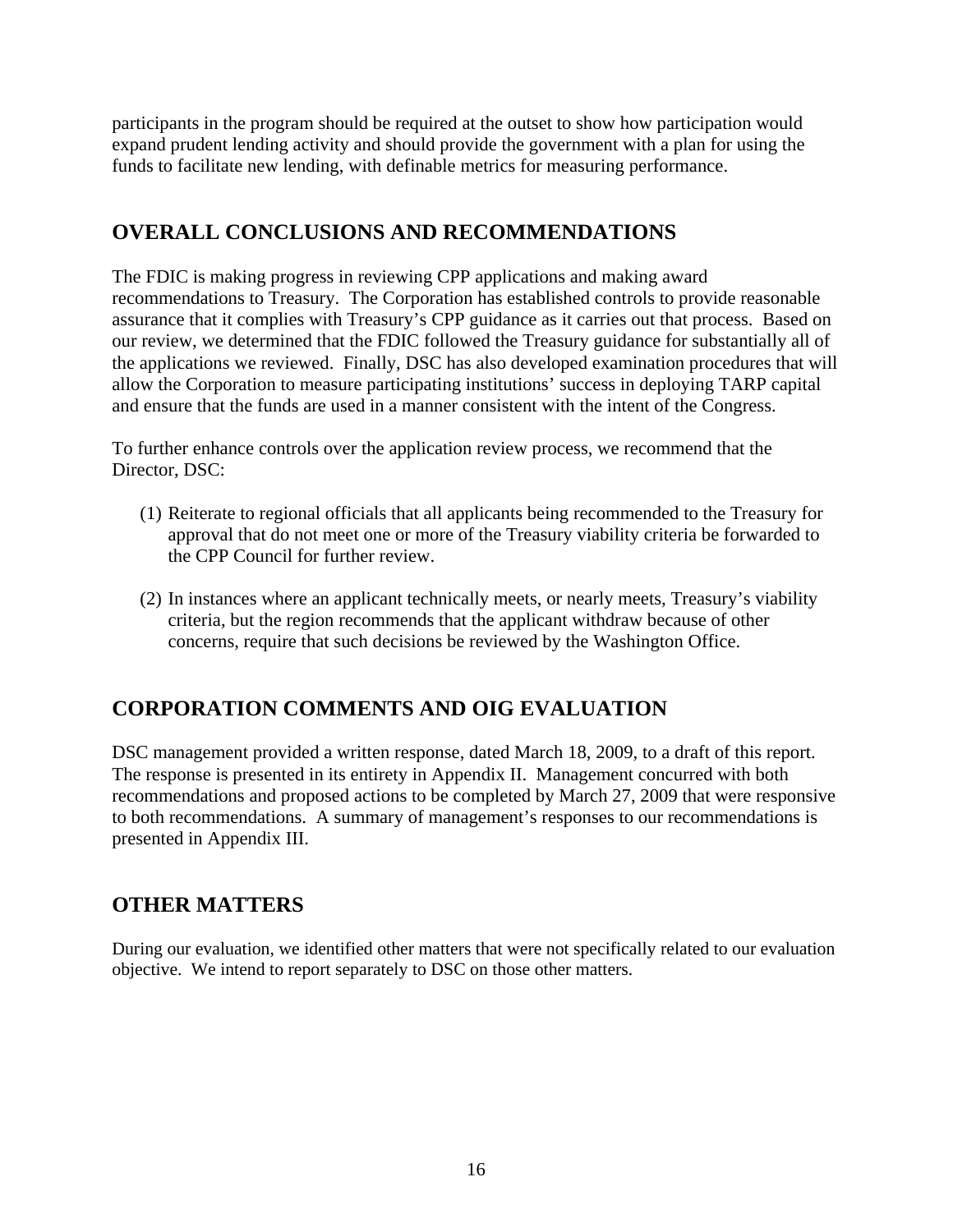# **OBJECTIVE, SCOPE, AND METHODOLOGY**

Our objective was to assess the FDIC's process and controls associated with reviewing applications from FDIC-supervised institutions to participate in the TARP Capital Purchase Program and forwarding approval recommendations to Treasury. To accomplish our objective, we interviewed headquarters and regional DSC officials involved in reviewing applications and making award recommendations to Treasury. We also evaluated case decision memoranda and supporting application documentation to ensure that applicants met Treasury's viability criteria. Finally, we compiled summary information regarding the supervisory characteristics of institutions recommended for CPP funding and, where disclosed, recipient institutions' proposed usage of CPP funds.

We selected a test date of December 10, 2008. The FDIC had recommended 172 applications for approval to Treasury as of that date. We reviewed the case decision memoranda and supporting documentation in the SharePoint® application repository system for all 172 applications. We confirmed that the applications met Treasury's viability criteria. In cases where an applicant did not meet the criteria, we checked for mitigating factors, additional discussion, or consideration by the CPP Council. We also analyzed ATS information as of January 15, 2009 to obtain more recent program status information.

We relied on application information and supporting documentation in the SharePoint<sup>®</sup> application repository system. We did not independently verify or validate information within the ATS or SharePoint® site with source documents (such as examination reports or call reports). We did not evaluate the merits of individual applications or conclude whether individual applicants should or should have not been recommended for CPP funding.

Specifically, our work included the following:

- Reviewed available Treasury and FDIC guidance on the TARP CPP, including FDIC Financial Institution Letters.
- Reviewed FDIC Washington Office and regional office guidance.
- Reviewed GAO reports issued on the TARP and held discussions with GAO staff to understand their work and their views of legislative intent and intended use of TARP funds.
- Interviewed FDIC Washington officials and regional officials regarding the program and the FDIC's processing of applications.
- Documented and assessed the process for reviewing applications and program controls that the FDIC has put into place.
- Analyzed and compiled summary information on the number of applications received, reviewed, withdrawn, and denied.
- Determined the number of, and reasons for, CPP application withdrawals.
- Assessed the number of, and nature of, applicants' enforcement actions.
- Assessed applicants' use of CPP funding and how the FDIC will monitor compliance with CPP award terms.

We performed our evaluation from December 2008 through January 2009, in accordance with the *Quality Standards for Inspections*.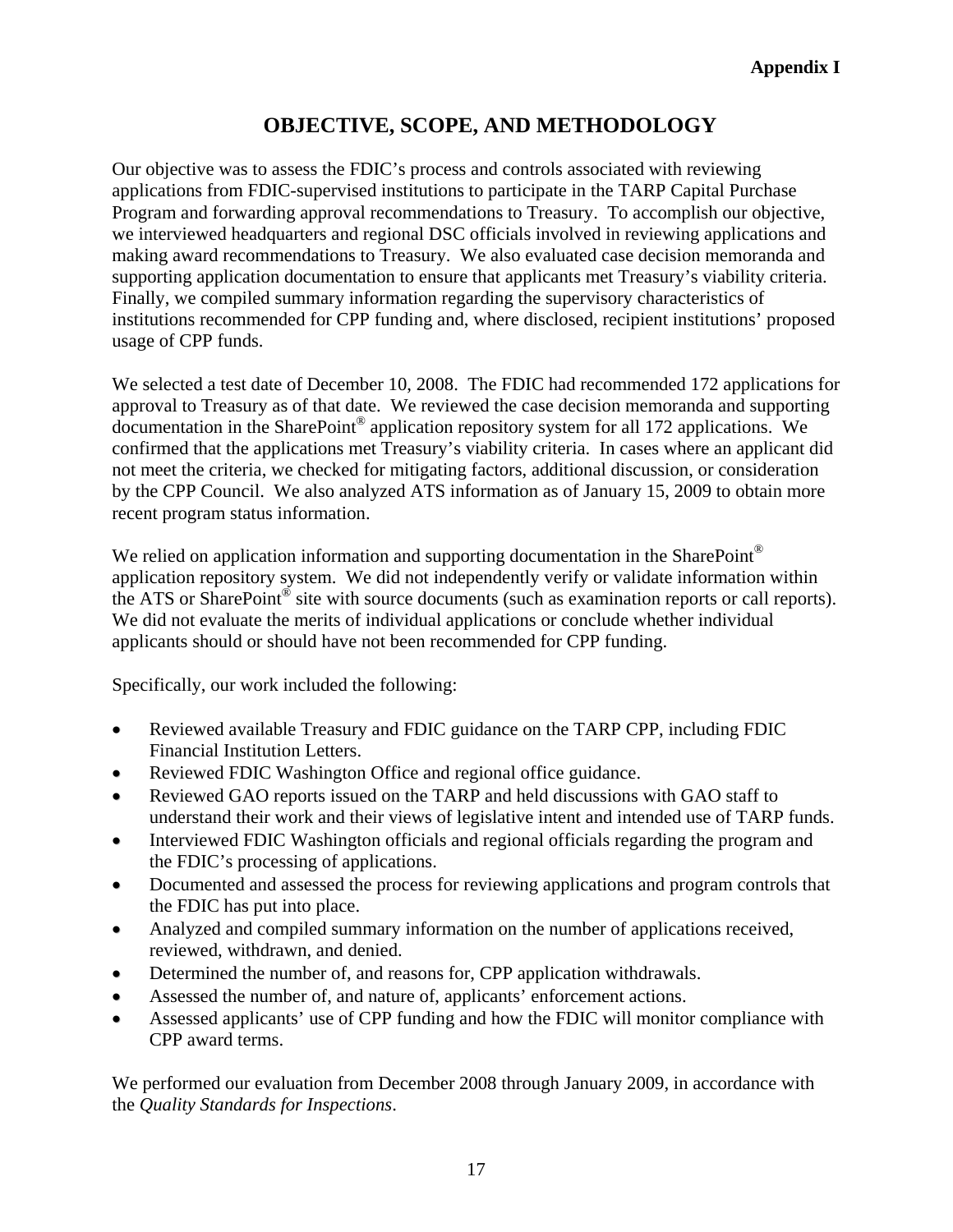#### **CORPORATION COMMENTS**



San Francisco Region concluded that applicants should withdraw their CPP requests because of managerial deficiencies--even though the banks met the Treasury quantitative CPP viability criteria. The Region reached this sound conclusion based on its close monitoring of the institutions' condition and management. Although we support the Region's decisions, we agree with you that it is also important to perform a Washington Office review of each recommended withdrawal that technically meets the Treasury CPP viability criteria. Going forward, a Washington Office review of such withdrawal recommendations will be implemented, and the regions advised accordingly by March 27, 2009.